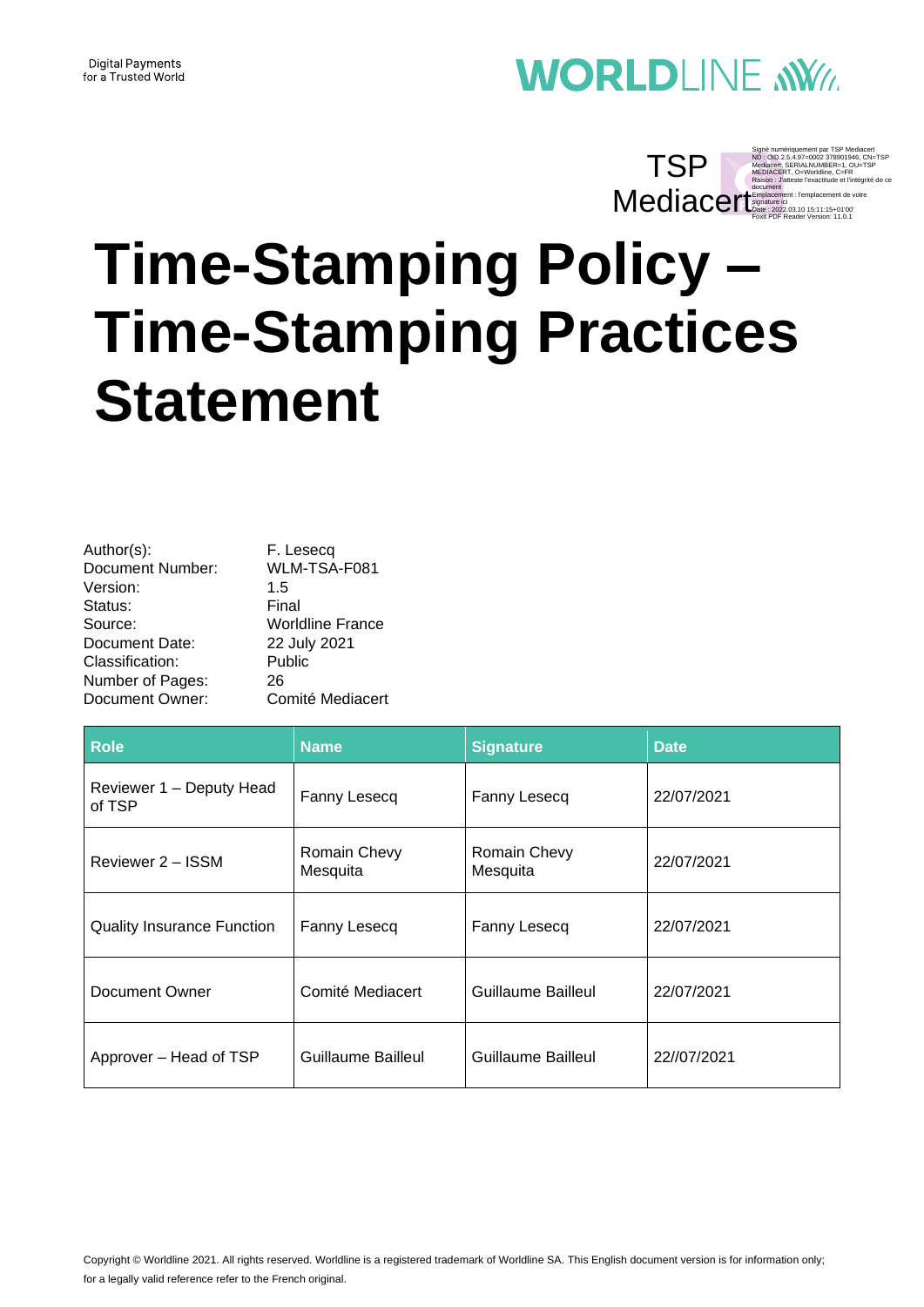# **Table of contents**

Public

| 1              |                                                                                                       |  |
|----------------|-------------------------------------------------------------------------------------------------------|--|
| 1.1            |                                                                                                       |  |
| 1.2            |                                                                                                       |  |
| 1.3            |                                                                                                       |  |
| 1.4            |                                                                                                       |  |
| $\overline{2}$ | Responsibilities for the Provision of Information to be Published8                                    |  |
| 2.1            |                                                                                                       |  |
| 2.2            |                                                                                                       |  |
| 2.3            |                                                                                                       |  |
| 2.4            |                                                                                                       |  |
| 3              |                                                                                                       |  |
| 3.1            |                                                                                                       |  |
| 3.2            |                                                                                                       |  |
| 3.3            |                                                                                                       |  |
| 3.4            |                                                                                                       |  |
| 3.5            |                                                                                                       |  |
| 3.6            |                                                                                                       |  |
| 4              |                                                                                                       |  |
| 4.1            |                                                                                                       |  |
| 4.2            |                                                                                                       |  |
| 4.3            |                                                                                                       |  |
| 4.4            |                                                                                                       |  |
| 4.5            |                                                                                                       |  |
| 4.6            |                                                                                                       |  |
| 4.7            |                                                                                                       |  |
| 4.8            |                                                                                                       |  |
| 5              | Physical and Environmental, Procedural and Organisational Requirements 16                             |  |
| 5.1            |                                                                                                       |  |
| 5.2            |                                                                                                       |  |
| 5.3            |                                                                                                       |  |
|                | Version 1.5   22 July 2021   Page 2 of 26<br>Time-Stamping Policy - Time-Stamping Practices Statement |  |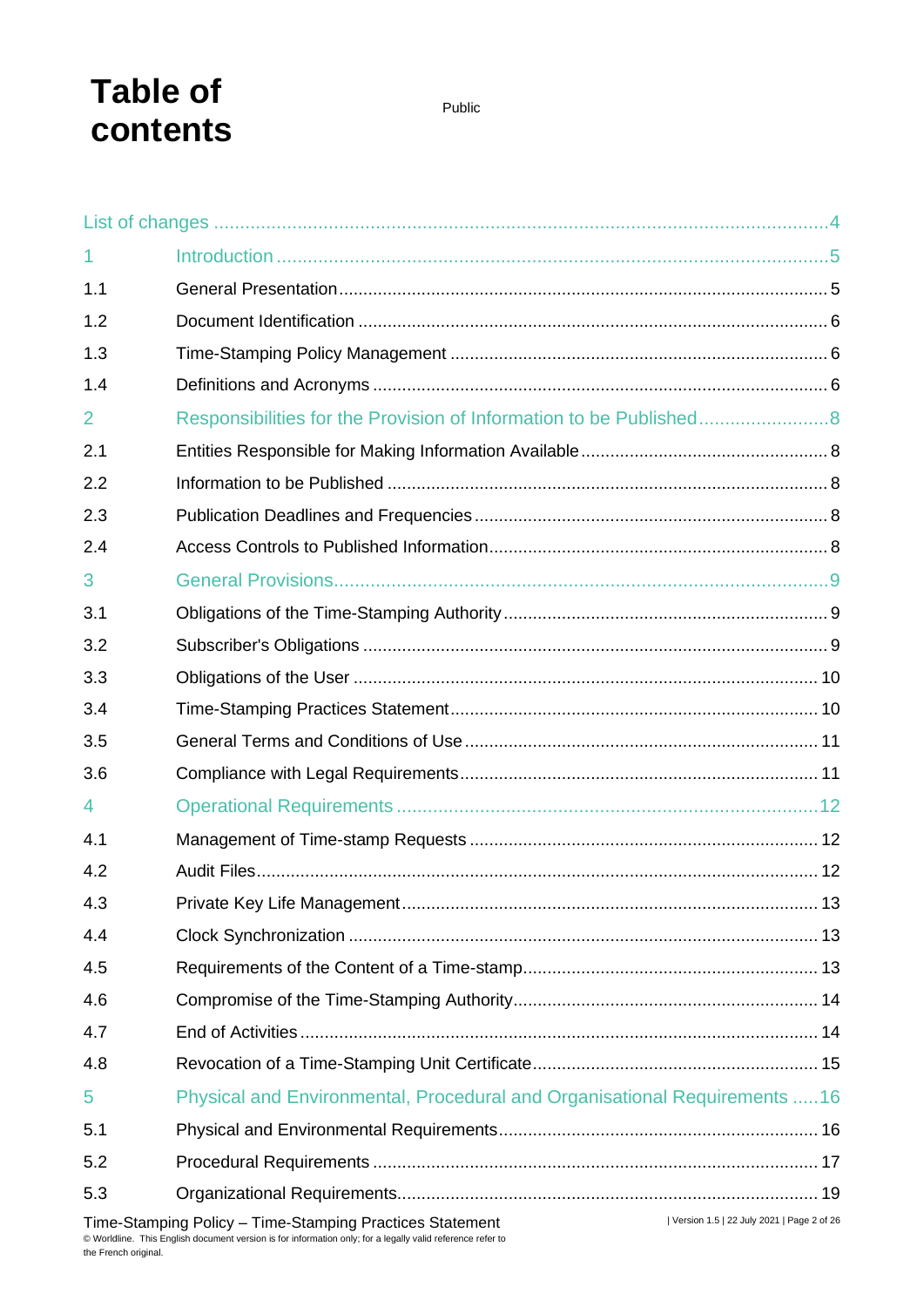| 6              |                                                                                 |  |
|----------------|---------------------------------------------------------------------------------|--|
| 6.1            |                                                                                 |  |
| 6.2            |                                                                                 |  |
| 6.3            |                                                                                 |  |
| 6.4            |                                                                                 |  |
| 6.5            |                                                                                 |  |
| 6.6            |                                                                                 |  |
| 6.7            |                                                                                 |  |
| 6.8            |                                                                                 |  |
| 6.9            | Period of Validity of the Public Key Certificates of the Time-Stamping Units 21 |  |
| 6.10           |                                                                                 |  |
| $\overline{7}$ |                                                                                 |  |
| 7.1            |                                                                                 |  |
| 7.2            |                                                                                 |  |
| 8              |                                                                                 |  |
| 8.1            |                                                                                 |  |
| 8.2            |                                                                                 |  |
| 8.3            |                                                                                 |  |
| 8.4            |                                                                                 |  |
| 8.5            |                                                                                 |  |
| 8.6            |                                                                                 |  |
| 9              |                                                                                 |  |
| 9.1            |                                                                                 |  |
| 9.2            |                                                                                 |  |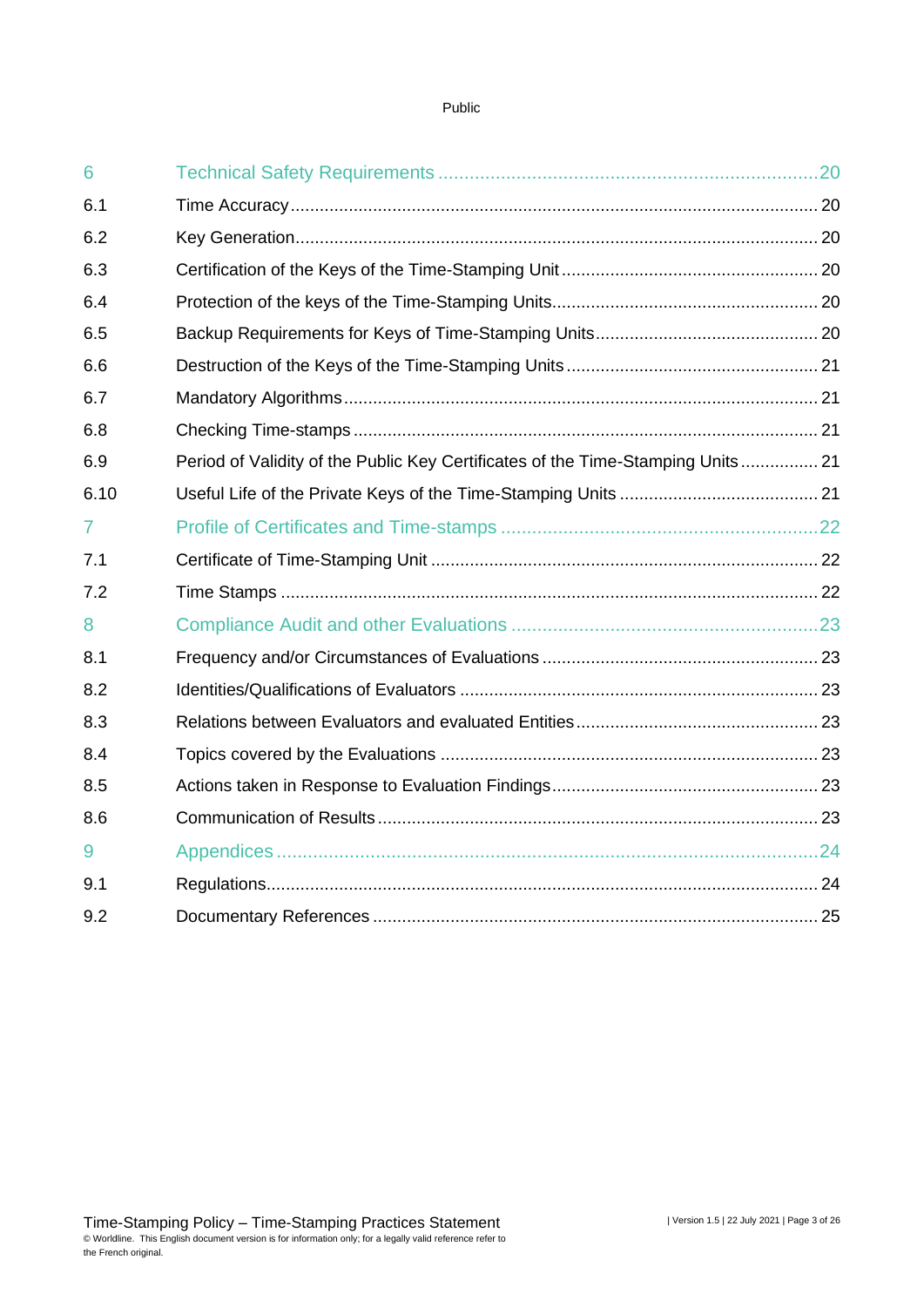# List of changes

<span id="page-3-0"></span>

| <b>Version</b> | <b>Date</b> | <b>Description</b>                                                                                                                                                                                                                                                                                                                       | <b>Author(s)</b>      |
|----------------|-------------|------------------------------------------------------------------------------------------------------------------------------------------------------------------------------------------------------------------------------------------------------------------------------------------------------------------------------------------|-----------------------|
| 0.1            | 19/10/2017  | Initial version.                                                                                                                                                                                                                                                                                                                         | F. Da Silva           |
| 1.0            | 30/03/2018  | Validation of the document by the Security<br>Committee.                                                                                                                                                                                                                                                                                 | Security<br>Committee |
| 1.1            | 05/07/2018  | Addition of ETSI 319 421 OID.<br>Addition of the requirement related to the<br>deadlines for publication of TSP Mediacert<br>documentation.<br>Rescheduling of the steps to be carried out upon<br>cessation of activity.<br>Removal of the TSA field in the TS profile.                                                                 | F. Da Silva           |
| 1.2            | 23/04/2019  | Annual review: no modification except for the<br>evolution of the versions of the standards of the<br>repository.                                                                                                                                                                                                                        | F. Da Silva           |
| 1.3            | 27/01/2020  | Consideration of the certification audit remarks<br>from June 2019.<br>Addition of the qualification level of the<br>$\overline{\phantom{a}}$<br>time stamp certificate<br>Clarification added on the qualification<br>level of the CA issuing the time stamping<br>certificate<br>Addition of commitment from TSP<br>Mediacert to ANSSI | F. Lesecq<br>J. Steux |
| 1.4            | 31/03/2020  | Consideration of audit remarks on the correction<br>of non-compliance:<br>Clarification on the level of certification of<br>the timestamp certificate.<br>Update of the HSM backups in<br>accordance with the service and the<br>General Policy.                                                                                         | F. Lesecq             |
| 1.5            | 01/07/2021  | Update of the graphic charter.<br>Update of the company's legal information.<br>Added precision on the accuracy.<br>Update of versions of regulatory standards                                                                                                                                                                           | F. Lesecq             |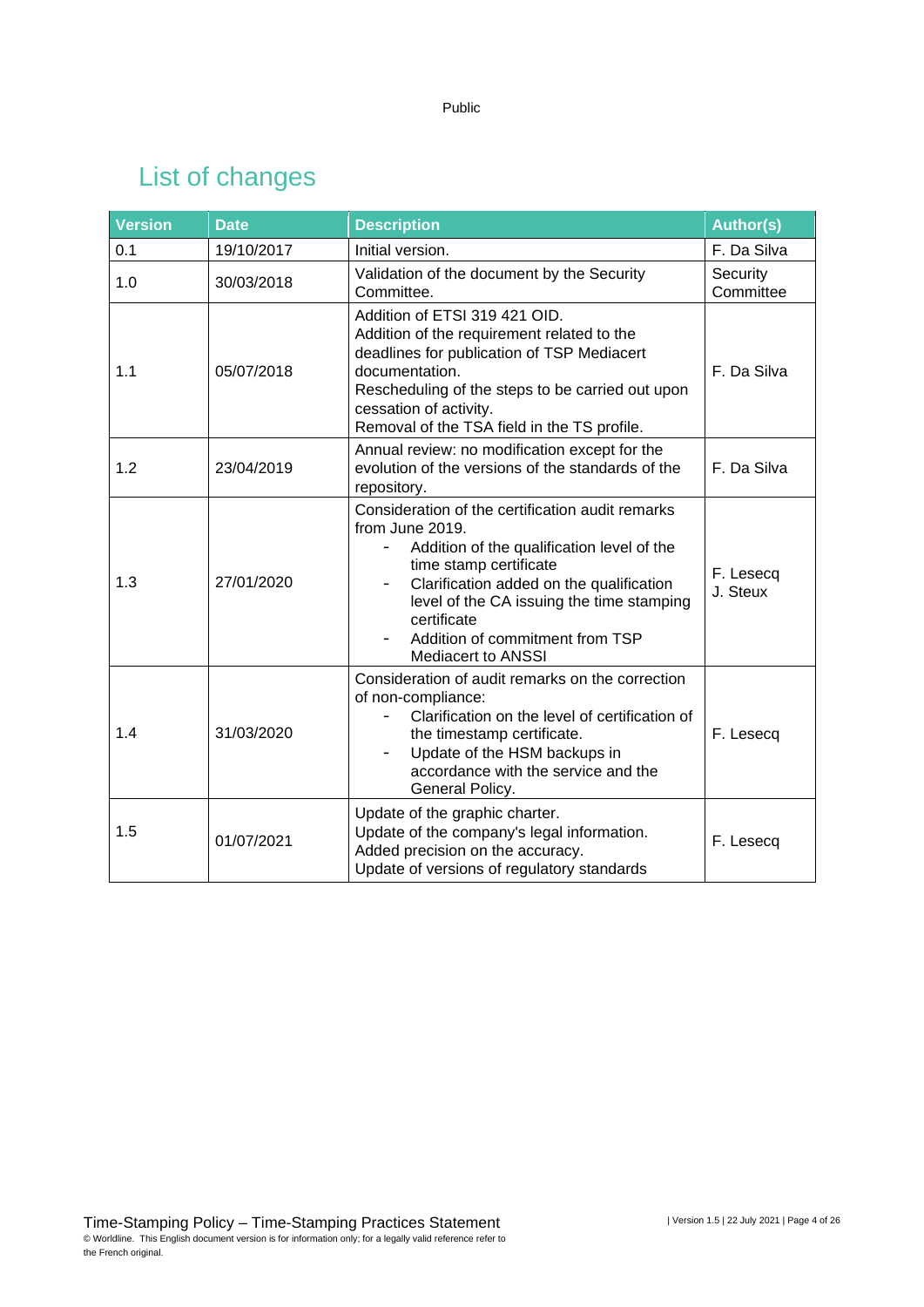### <span id="page-4-0"></span>1 Introduction

### <span id="page-4-1"></span>1.1 General Presentation

This document describes the "Time-Stamping Policy" of the Trust Service Provider Mediacert established by Worldline France to govern the Time-Stamping Service that can be used by its customers in two possible ways:

- either directly as a service in its own right
- or indirectly through the electronic signature service offered by the same Trust Service Provider Mediacert

In this context this document presents:

- the requirements with which the Trust Service Provider Mediacert complies as a Time-Stamping Authority
- the generation and management of Time-stamps
- obligations and requirements relating to the different actors

In addition to describing the "Time-Stamping Policy", this document includes the public portion of the "Time-Stamping Practices Statements". This is a statement of the mechanisms and procedures used by the Time-Stamping Authority in the management of the Time-stamps it generates. The confidential elements of the Time-Stamping Practices Statement are recorded in a "Technical Documentation of Time-Stamping Practices" (TDTP).

This "Time-Stamping Policy – Time-Stamping Practices Statement" does not impose any requirement on the link between the digital digest to be time-stamped and the content of the electronic data which requires that Time-stamp. This verification is the responsibility of the user.

The structure of this document is based on the documents from:

- [ETSI 319 421]
- [RGS A5]

The Time-Stamping Service, described by this Time-Stamping Policy, being a trusted service of Mediacert, all [PGP] requirements are, unless otherwise stated, applicable to the scope of this service.

The purpose of the Time-Stamping Service is to issue qualified Time-stamps within the meaning of the European Regulation [eIDAS]. To this end, the TSA is operated in accordance with the requirements of the following standards:

- [ETSI 319 421]
- [QUALIF TSA]
- [QUALIF TSP]

The time stamp certificate issued by the CA Time Stamp must comply, at a minimum, with the requirements of the standard [ETSI 319 411-1] for the LCP level.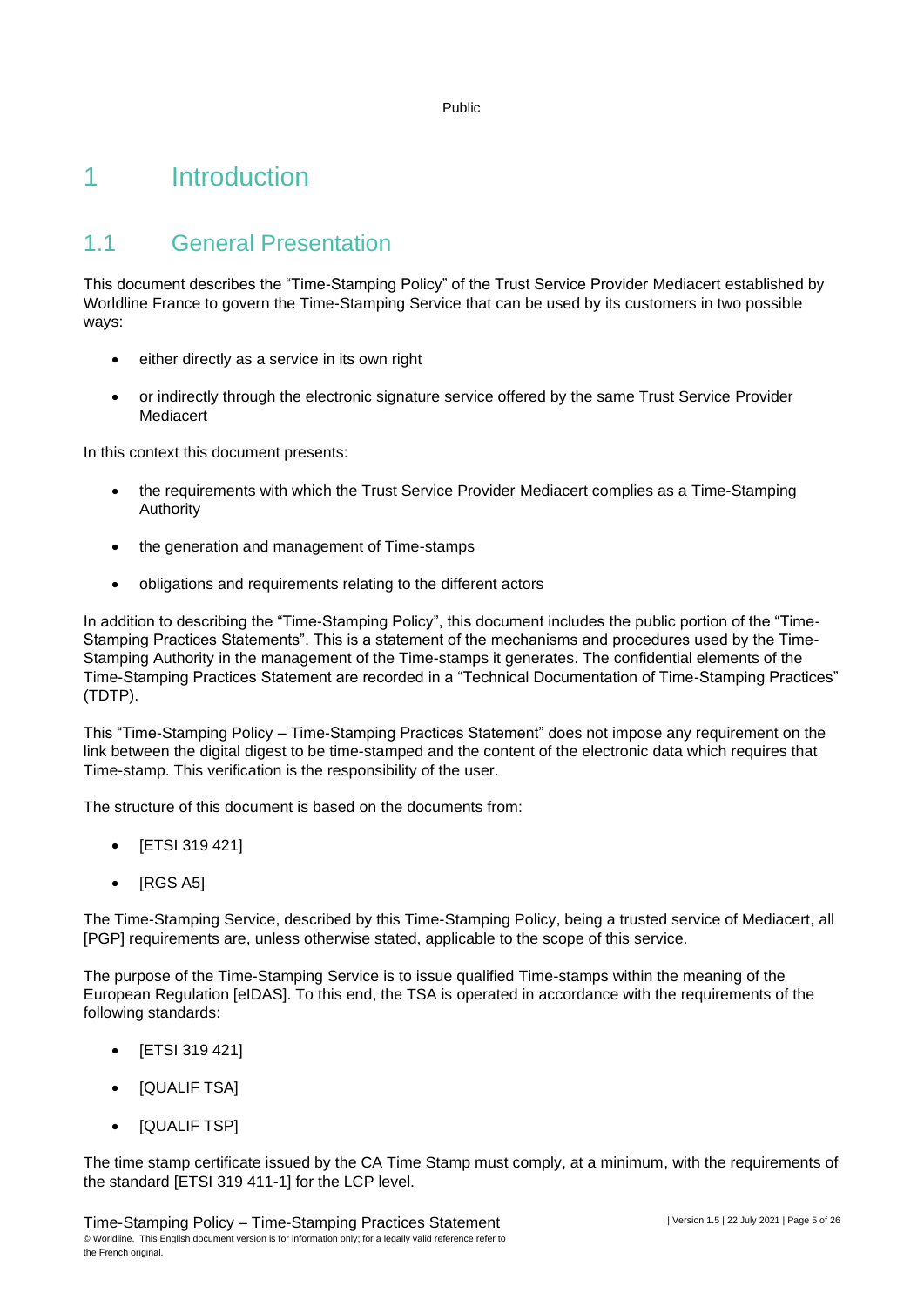### <span id="page-5-0"></span>1.2 Document Identification

| <b>Elements</b>    | <b>Value</b>                                             |
|--------------------|----------------------------------------------------------|
| Title              | Time-Stamping Policy - Time-Stamping Practices Statement |
| Document reference | WLM-TSA-F081                                             |
| <b>OID</b>         | 1.2.250.1.111.20.2.1                                     |
| Version            | 1.5                                                      |
| Author             | Lesecg                                                   |

This document will be referred to as "TP-TPS" throughout the document.

The OID of this document is based on the OID « **1.2.250.1.111.20.2** » : 1.2.250.1.111.20.2.**z** where **z**, it's the major version of this policy (example:  $1.2 \Rightarrow 1$ ).

<span id="page-5-1"></span>In addition, the Certification Authority issuing the certificate for the relevant Time Stamping Authority is based on the OID: « 1.2.250.1.111.20.3.1.2 ». This CA is a Certification Authority referred to as "Offline".

### 1.3 Time-Stamping Policy Management

### 1.3.1 Entity Managing the Time-Stamping Policy

This document does not add any information with respect to the [GP].

### 1.3.2 Entity determining the Consistency of a Time-Stamping Practices Statement with this Time-Stamping Policy

This document does not add any information with respect to the [GP].

### 1.3.3 Approval Procedure

This document does not add any information with respect to the [GP].

### 1.3.4 Point of Contact

<span id="page-5-2"></span>This document does not add any information with respect to the [GP].

### 1.4 Definitions and Acronyms

### 1.4.1 Definitions of the Terms

A list of the main definitions of the technical terms used in this TP-TPS is presented below.

Subscriber: entity that needs to have data time-stamped by a Time-Stamping Authority and that has accepted the conditions of use of its services.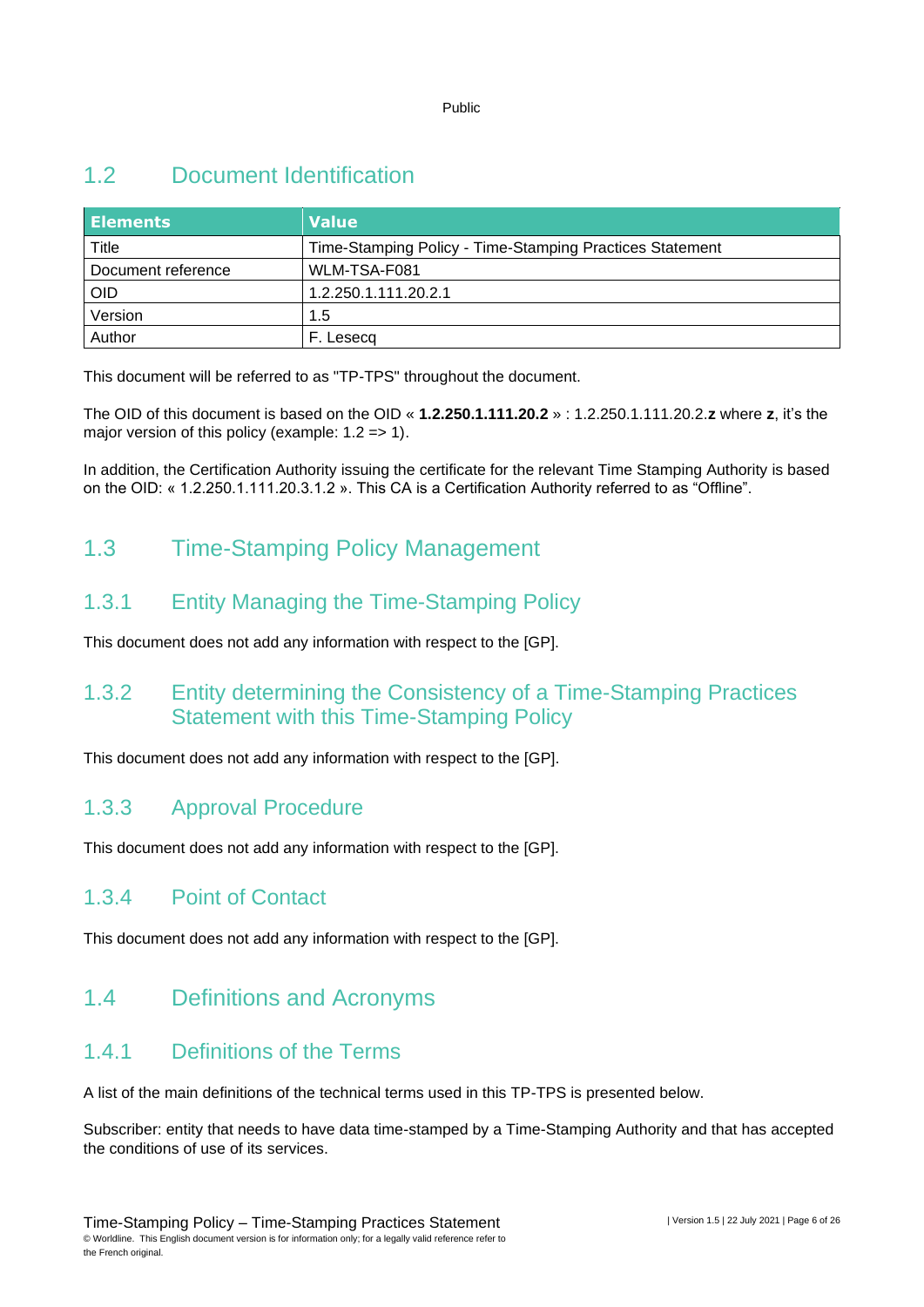**Certification Authority:** entity that produces and issues Certificates. This entity oversees the complete life cycle of these Certificates (creation, publication, revocation, etc.).

**Time-Stamping Authority**: entity in charge of issuing and managing Time-stamps in accordance with this TP-TPS.

**Key pair:** pair composed of a private key (to be kept secret) and a public key, necessary for the implementation of a cryptography service based on asymmetric algorithms (RSA for example).

**Certificate:** X509 standard data element used to associate a public key with its holder. A Certificate contains data such as the identity of the holder, his public key, the identity of the organization that issued the Certificate, the validity period, a serial number, a digest or the criteria for use. The whole is signed by the private key of the Certification Authority that issued the Certificate.

**Time-stamp:** data that links a representation of a data to a particular time, expressed in UTC time, thus establishing proof that the data existed at that time.

**Time-stamping:** mechanism that consists in associating a date and time with an event, information or computer data in order to record the time at which an operation was performed.

**Time-stamp token:** see Time-stamp.

**Time-Stamping Service:** all the services required to generate and manage time countermarks.

**Time-Stamping System:** all the Time-stamping Units and the administration and supervision components used to provide the Time-Stamping Service.

**Time-Stamping Unit:** set of hardware and software in charge of creating Time-stamps characterized by an identifier of the Time-Stamping Unit granted by a Certification Authority and by a unique Time-stamp signature key.

**Universal Time Coordinated:** is a time scale adopted as the basis of international civil time by the majority of countries around the world.

**UTC(k) :** reference time performed by the laboratory "k" (e.g.: Paris Observatory) and precisely synchronized with UTC time, with the aim of achieving an accuracy of  $\pm$  100 ns, according to recommendation S5 (1993) of the Advisory Committee for the Definition of the Second.

**User:** entity (person or system) that trusts a Time-stamp issued under the TP-TPS.

### 1.4.2 Acronyms

The acronyms used in this TP-TPS are as follows:

- **CA: Certification Authority**
- **TSA: Time-Stamping Authority**
- **GCU:** General Terms and Conditions of Use
- **TS:** Time-stamp
- **TDTP:** Technical Documentation of Time-Stamping Practices
- **ETSI:** European Telecommunication Standards Institute
- **CRL:** List of Revoked Certificates
- **OID:** Object Identifier
- **TP-TPS:** Time-Stamping Policy Time-Stamping Practices Statement
- **TSS: Time-Stamping Service**
- **TSU:** Time-Stamping Unit
- **UTC: Universal Time Coordinated**

Time-Stamping Policy – Time-Stamping Practices Statement © Worldline. This English document version is for information only; for a legally valid reference refer to the French original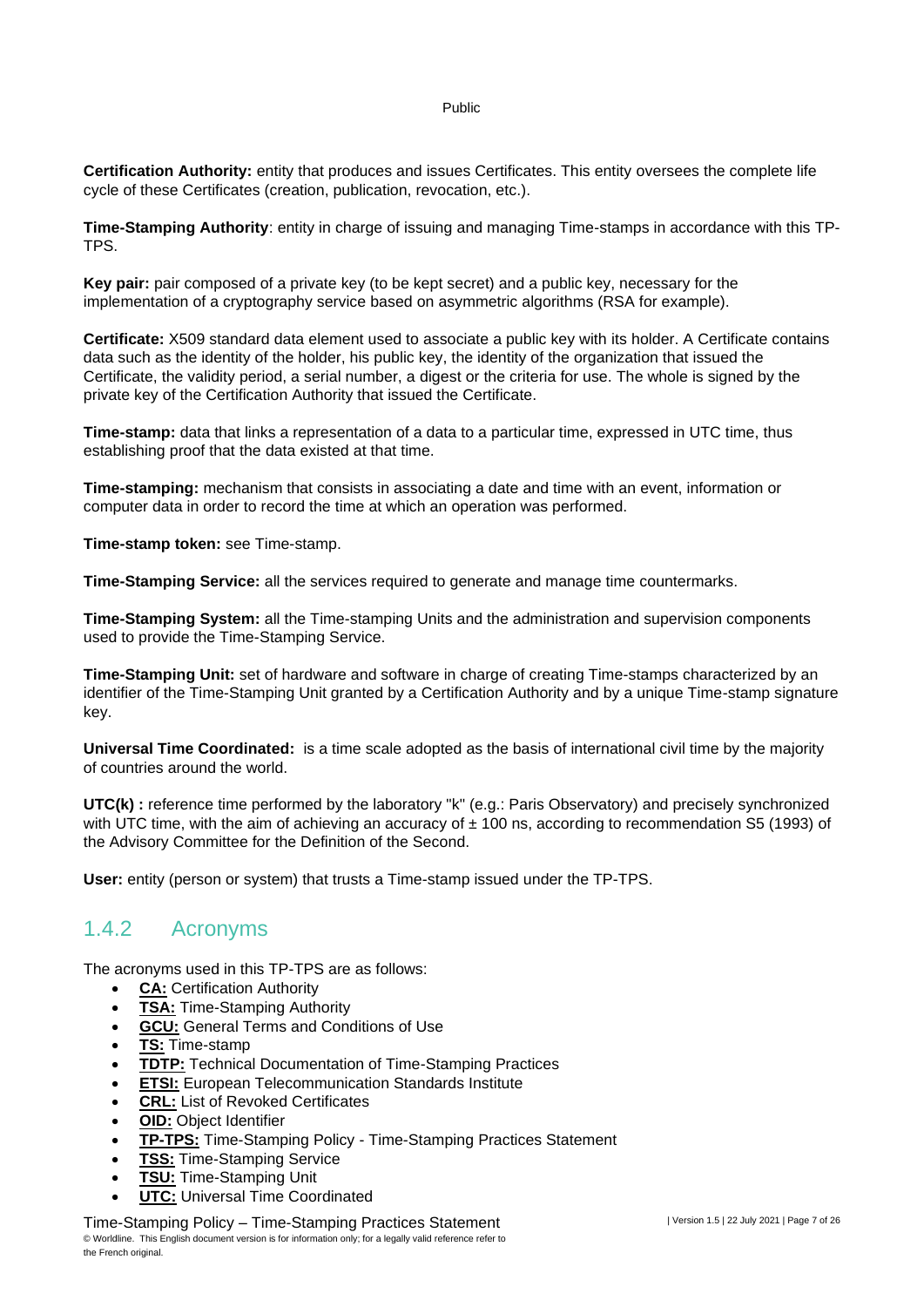### <span id="page-7-0"></span>2 Responsibilities for the Provision of Information to be Published

### <span id="page-7-1"></span>2.1 Entities Responsible for Making Information Available

<span id="page-7-2"></span>This document does not add any information with respect to the [GP].

### 2.2 Information to be Published

The information published by the Mediacert Committee on its website concerning the Time-Stamping Services are as follow:

- this TP-TPS written in French, English and Spanish
- the old versions of TP-TPS written in French and English
- the current general conditions of use
- the certificate of each of the Time-Stamping Units governed by this document
- <span id="page-7-3"></span>• The IGPI provides information as to where the above information is made available

### 2.3 Publication Deadlines and Frequencies

<span id="page-7-4"></span>This document does not add any information with respect to the [GP].

### 2.4 Access Controls to Published Information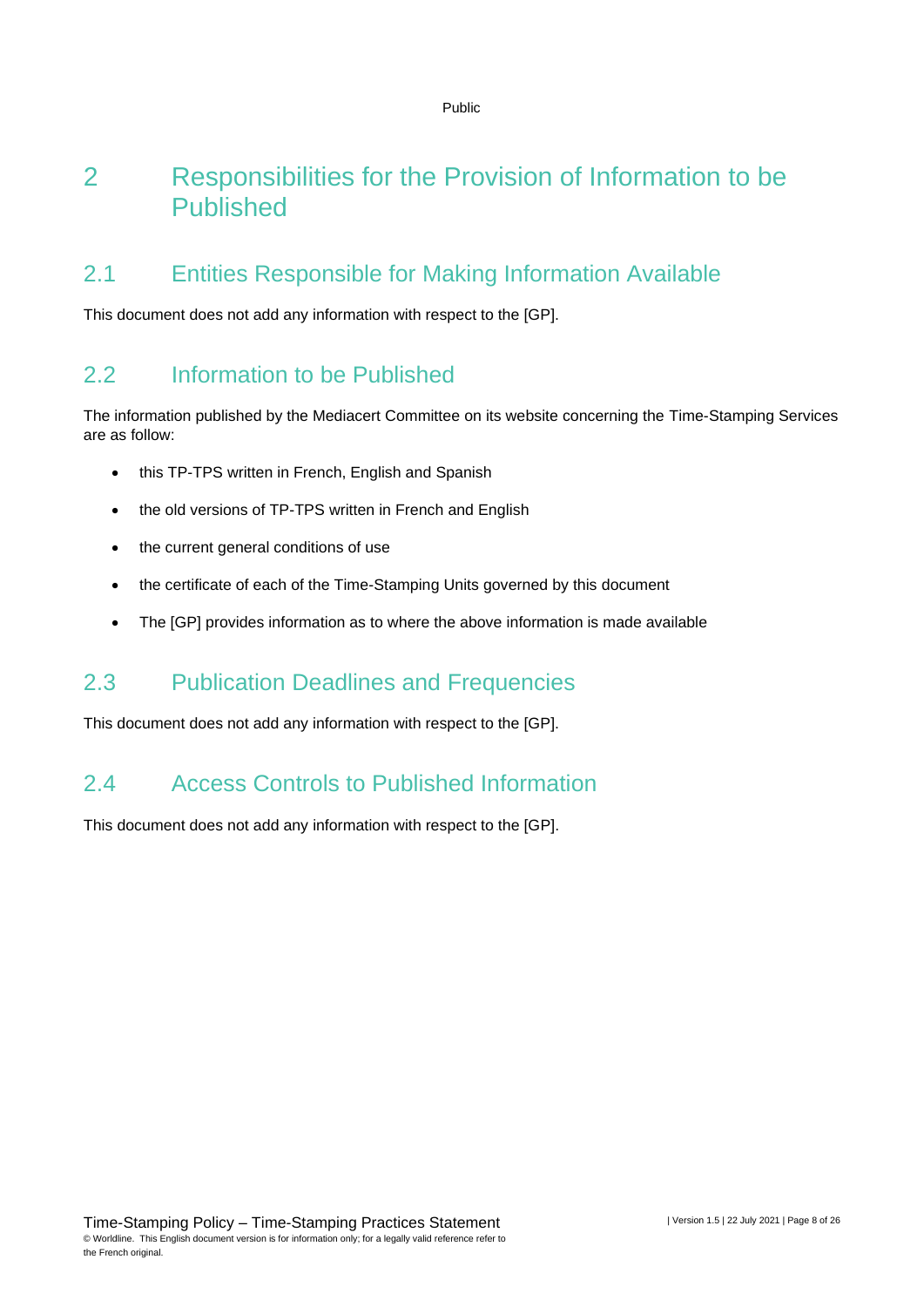## <span id="page-8-0"></span>3 General Provisions

### <span id="page-8-1"></span>3.1 Obligations of the Time-Stamping Authority

A number of obligations are imposed on the TSA. Indeed, the TSA must:

- provide a Time-Stamping Service (TSS) in accordance with the requirements and procedures prescribed in this TP-TPS. In particular, the TSA aims for a 7-day, 24-hour availability of its TSS
- to fulfil all its commitments as stipulated in the GCU
- ensure that the requirements and procedures defined in the TDTP are consistent with this TP-TPS
- ensure compliance with the additional obligations imposed by the Certifying Authority that issued the Certificates of the Time-Stamping Units. In particular, the Certificates of the Time-Stamping Units are dedicated to the generation of TSs and are not used for any other purpose
- inform stakeholders in the event that a TSU is compromised by its Time-Stamping System, as recalled in the [GP]

### <span id="page-8-2"></span>3.2 Subscriber's Obligations

The Subscriber must accept and comply with the TSA's GCU if he/she wishes to benefit from the TSS.

The Subscriber is responsible for the correct calculation of the digest of a data and the link between the timestamped data and the TS produced.

The Subscriber undertakes to check the validity of the TSs as soon as they are received and to ensure that the digest contained is identical to that submitted in the request. In addition, it is recommended that the Subscriber verifies the status of the TSU Certificate issuing the TS at the time of the Time-stamp request.

The Subscriber is responsible for the conservation of the TSs to meet his/her own needs.

The Subscriber must use the service considering the limitations of the TSS, in particular:

- the service must not be used when requiring greater accuracy than indicated in the TS
- the limited validity period of the Certificates for the Time-Stamping Units
- the potential non-compliance of the TS by the TSA

All these obligations are included in the [GCU] of the service.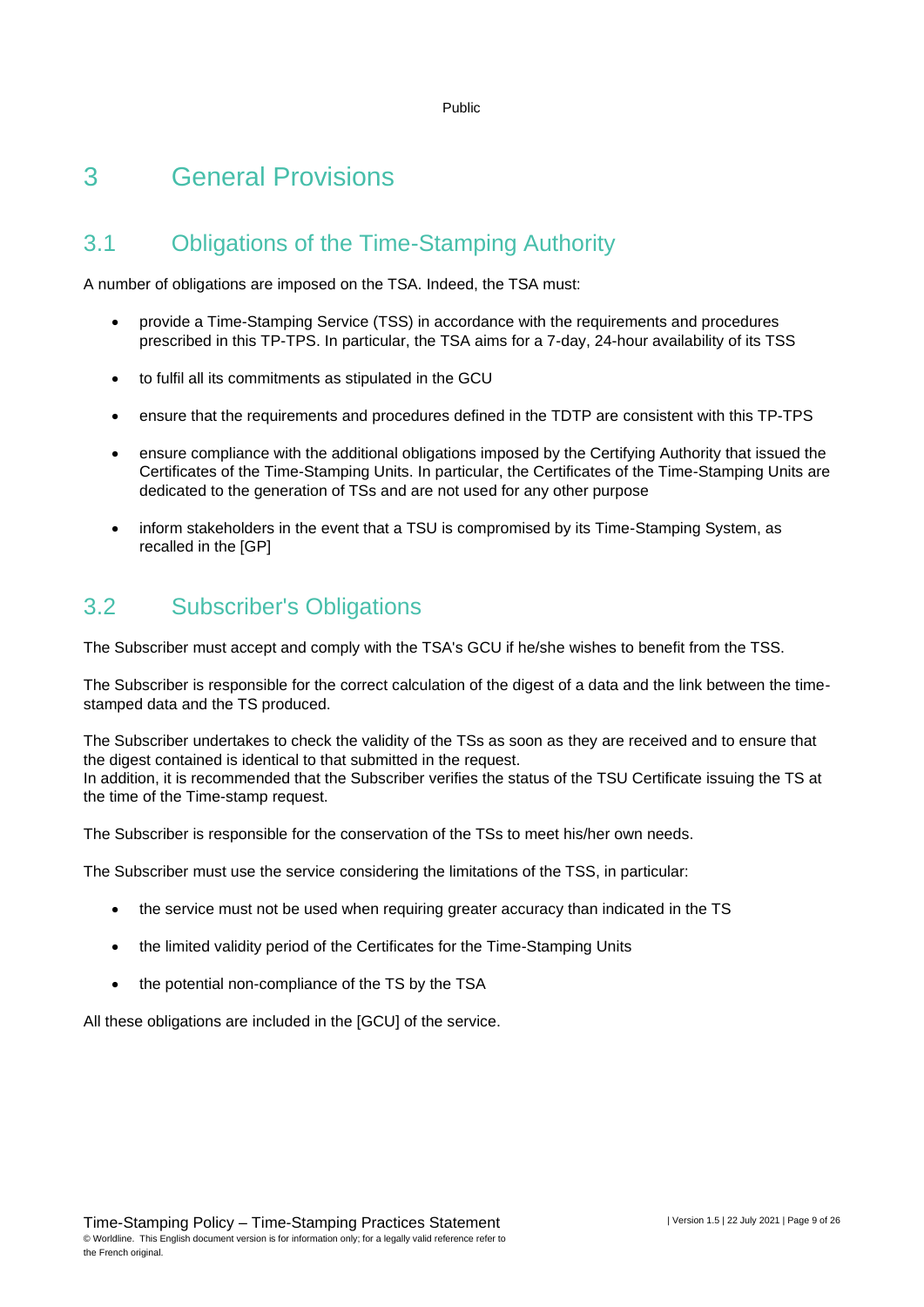### <span id="page-9-0"></span>3.3 Obligations of the User

The User must:

- verify that the TS has been correctly signed and that the TSU Certificate issuing the TS is valid at the time of the TS verification
- consider the limitations in the usage of the TS indicated in this document, and in the [GCU], in particular considering the validity period of the Time-Stamping Unit Certificate

The validation of a Time Countermark consists of:

- comparing the hash contained in the TS with the hash of the Time-stamped document
- validating the certification chain from the TSU Certificate to the trusted root
- ensuring that no Chain of Trust Certificate has been revoked prior to the establishment of the TS. This can be easily achieved using the CRLs published by the CAs issuing the Certificates in question (see [CP-CPS])

Beyond the period of validity of the TSU Certificate, the following additional elements must be verified:

- ensure that the TSU private key has not been compromised
- that the hash algorithm still has the necessary robustness and that the existence of collisions has not been detected
- that the signature algorithm and key size used in the TS signature is still cryptographically robust at the time of the verification

<span id="page-9-1"></span>Alternatively, secure storage or renewal of the TS are methods that can be implemented and demonstrate the validity of the TS beyond the validity period of the TSU Certificate.

### 3.4 Time-Stamping Practices Statement

The TSA ensures that it has the necessary reliability to provide the TS and describes its implementation within this document. In particular:

- the TSA regularly carries out a risk analysis to identify ISS risks and the ISS measures then implemented to address these risks
- the TSA has a TDTP used to address all the technical requirements identified in this TP-TPS
- the TSA makes available to Subscribers and Users the public elements of its TDTP within this document so that they can assess its conformity
- the TSA has an appropriate organisation for the approval of this TP-TPS and the verification of the concordance between the TDTP and the TP-TPS (see chapter 1.3.3)
- the person in charge of the TSA ensures that the practices are properly implemented
- the TSA regularly conducts audits to ensure compliance of practices, including responsibilities, with the TDTP (see chapter 8)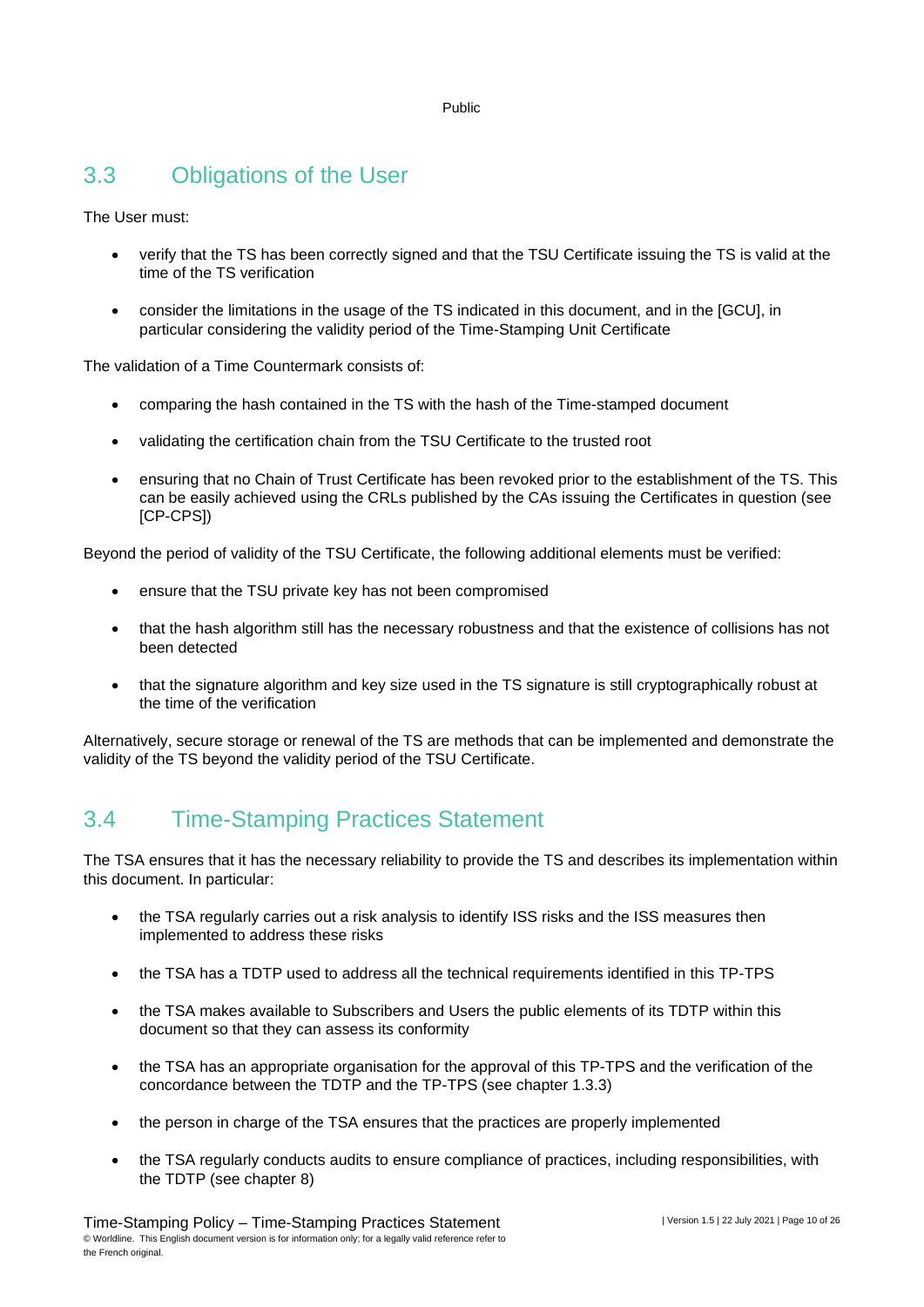- Public
- if the TSA has been certified in accordance with this TP-TPS and if a proposed change to its initiative may result in non-compliance with this TP-TPS or with the TDTP, then the TSA shall submit such change to the independent certification body for advice

### <span id="page-10-0"></span>3.5 General Terms and Conditions of Use

The TSS's [GCU] reflect the main principles described in this document. They are based on the model defined in Annex B of [ETSI 319 421].

<span id="page-10-1"></span>These [GCU] are made available to Subscribers and Users on the publication site (see chapter 2.2).

### 3.6 Compliance with Legal Requirements

### 3.6.1 Confidentiality of Professional Data

This document does not add any information with respect to the [GP].

#### 3.6.2 Personal Data

Within the framework of the services provided by the Time-Stamping Authority governed by this TP-TPS, there is no handling of personal data requiring a CNIL declaration. All requirements from the [GP] concerning personal data are therefore not applicable to the TSS perimeter.

### 3.6.3 Provisions Concerning Conflict Resolution

The authorized contact for any comments, requests for additional information, complaints or submission of dispute files concerning this TP-TPS is defined in chapter 1.3.4.

In the event of a dispute relating to the interpretation, application and/or execution of this document and failure to reach an amicable agreement, any dispute will be brought before the competent courts in Paris.

#### 3.6.4 Indemnities

Not applicable.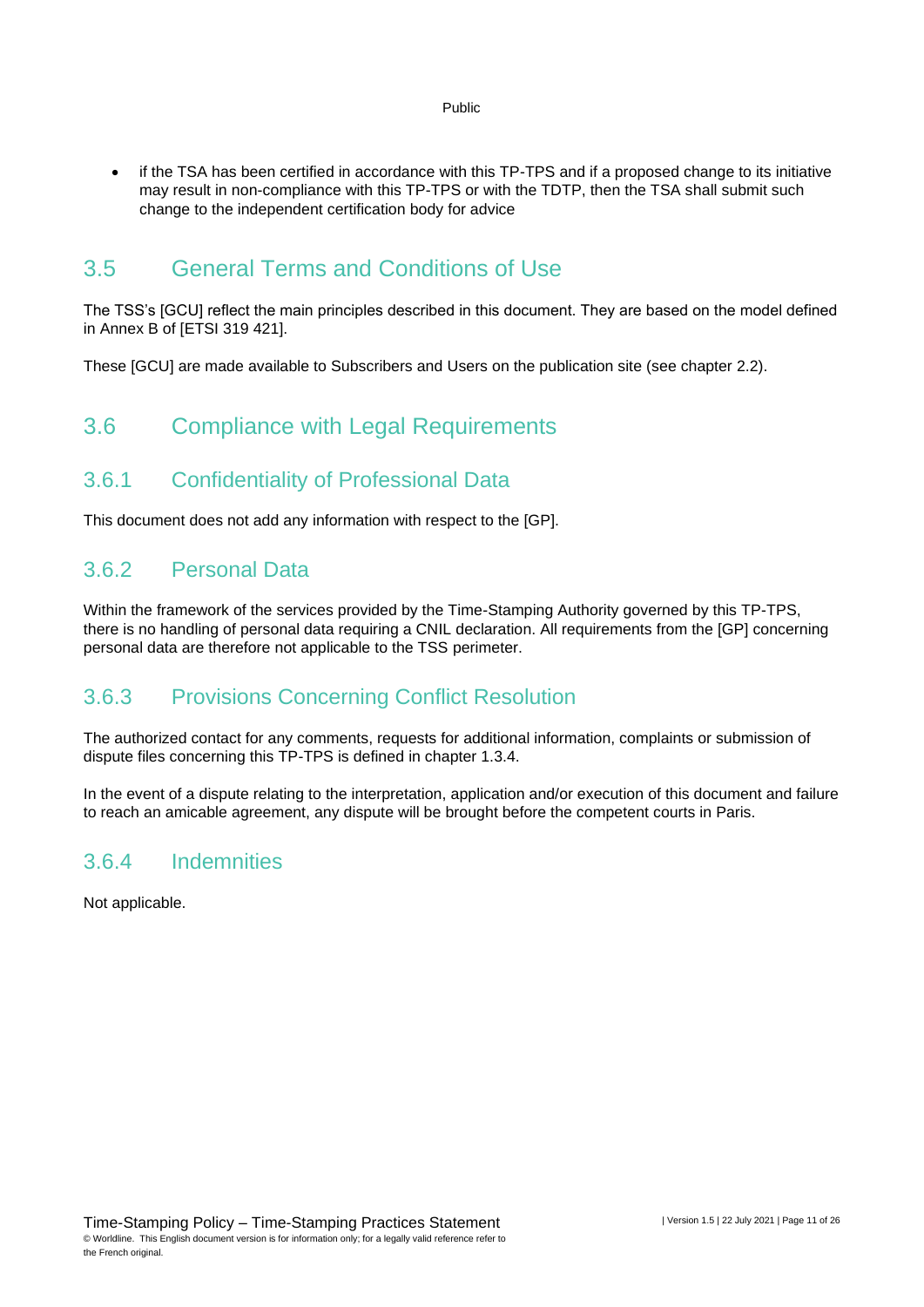# <span id="page-11-0"></span>4 Operational Requirements

### <span id="page-11-1"></span>4.1 Management of Time-stamp Requests

The Subscriber sends his TS request to the TSS of Worldline's TSP Mediacert. This request must comply with the [RFC 3161] standard, considering the restrictions of the [ETSI 319 422] standard, and must contain a digest calculated by a state-of-the-art algorithm authorized by the TP-TPS (see chapter 6.7).

The TSA provides a TS in response to a request containing the digest of the data to be time-stamped. The provision of the TS does not exceed a few seconds<sup>1</sup>, in order not to harm or degrade the ergonomics of the calling application.

<span id="page-11-2"></span>The TS generated in response by the TSS then contains the digest in question, a reliable time and is signed by the issuing TSU.

### 4.2 Audit Files

### 4.2.1 Type of Data Constituting the Audit Files

All requirements and practices described in the [GP] apply.

The TSA shall retain relevant information concerning the data issued and received, in particular for the purpose of providing evidence in court. Among this information are the related elements:

- to the administration of the TSS
- the operation of the TSS
- the life cycle of the TSU Key pairs
- the life cycle of TSU Certificates
- events related to clock synchronization of TSUs, including events related to the detection of loss of synchronization and recalibration of the TSU clock

The TSA governed by this TP-TPS reserves the right to retain the TSs generated by its TSUs.

### 4.2.2 Retention Period for Audit Files

Unless otherwise specified, audit files are kept for a period of ten (10) years, seven (7) years after the expiry of the TS.

 $1$  This response time is the time between the receipt of the request and the signature of the resulting TS.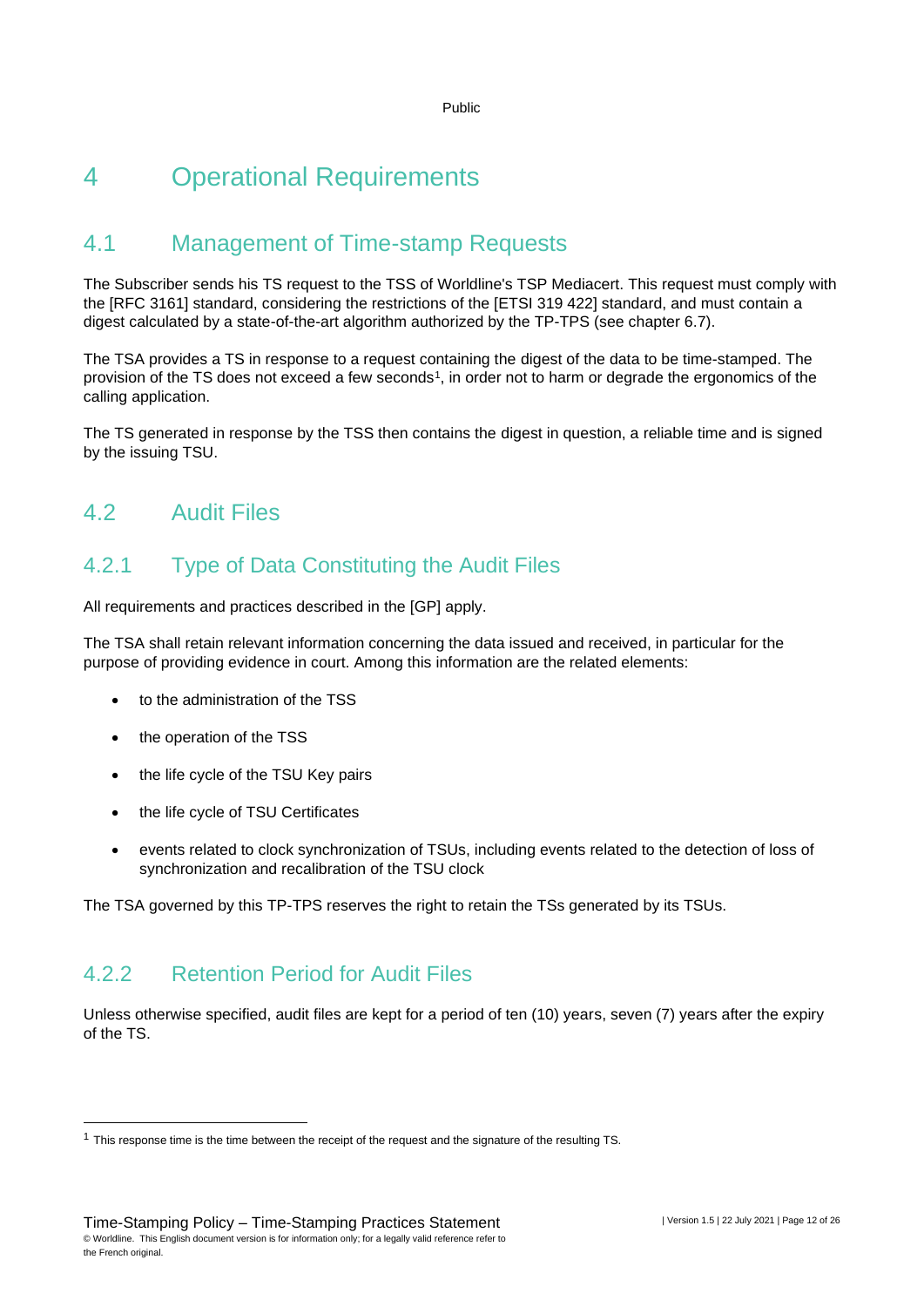#### 4.2.3 Protection of Audit Files

<span id="page-12-0"></span>All requirements and practices described in the [GP] apply.

### 4.3 Private Key Life Management

The TSA ensures that TSU private signing keys are not used beyond the end of their life cycle. For this purpose, operational and technical procedures are put in place and defined within the TDTP.

<span id="page-12-1"></span>The lifetime of TSU private keys is defined in chapter 6.10 this document.

### 4.4 Clock Synchronization

The TSA guarantees that its clock is synchronized with UTC time according to the declared accuracy of one (1) second.

More specifically:

- The synchronization with UTC is guaranteed by synchronizing the TSU clock with the servers of a recognized UTC(k) laboratory (see chapter 6.1)
- the calibration of each TSU clock is maintained in such a way that the clocks cannot normally drift outside the declared accuracy
- TSU clocks are protected against threats to their environment that could lead to desynchronization with UTC time outside the declared accuracy
- the TSA guarantees that any failure to comply with the accuracy announced by the internal clock of one of its TSUs will be detected
- if the clock of a TSU is detected as being outside the declared accuracy, or the time servers are no longer available, then the TSs will no longer be generated until the clock of the TSU is resynchronized
- TSA ensures that clock synchronization is maintained when a second jump is programmed as notified by the appropriate body. The change to consider the second jump is made during the last minute of the day on which the second jump is scheduled

### <span id="page-12-2"></span>4.5 Requirements of the Content of a Time-stamp

The TSs issued by the TSUs of the TSA governed by this TP-TPS are generated in Worldline's secure premises and include a time established in accordance with the requirements of section 4.4. These TSs comply with the standard [ETSI 319 422] and therefore with the standard [RFC 3161].

Each TS is signed by the private key, reserved for this purpose, of the issuing TSU (see chapter 6.3).

These TS are made up as described in chapter 7.2 of this document.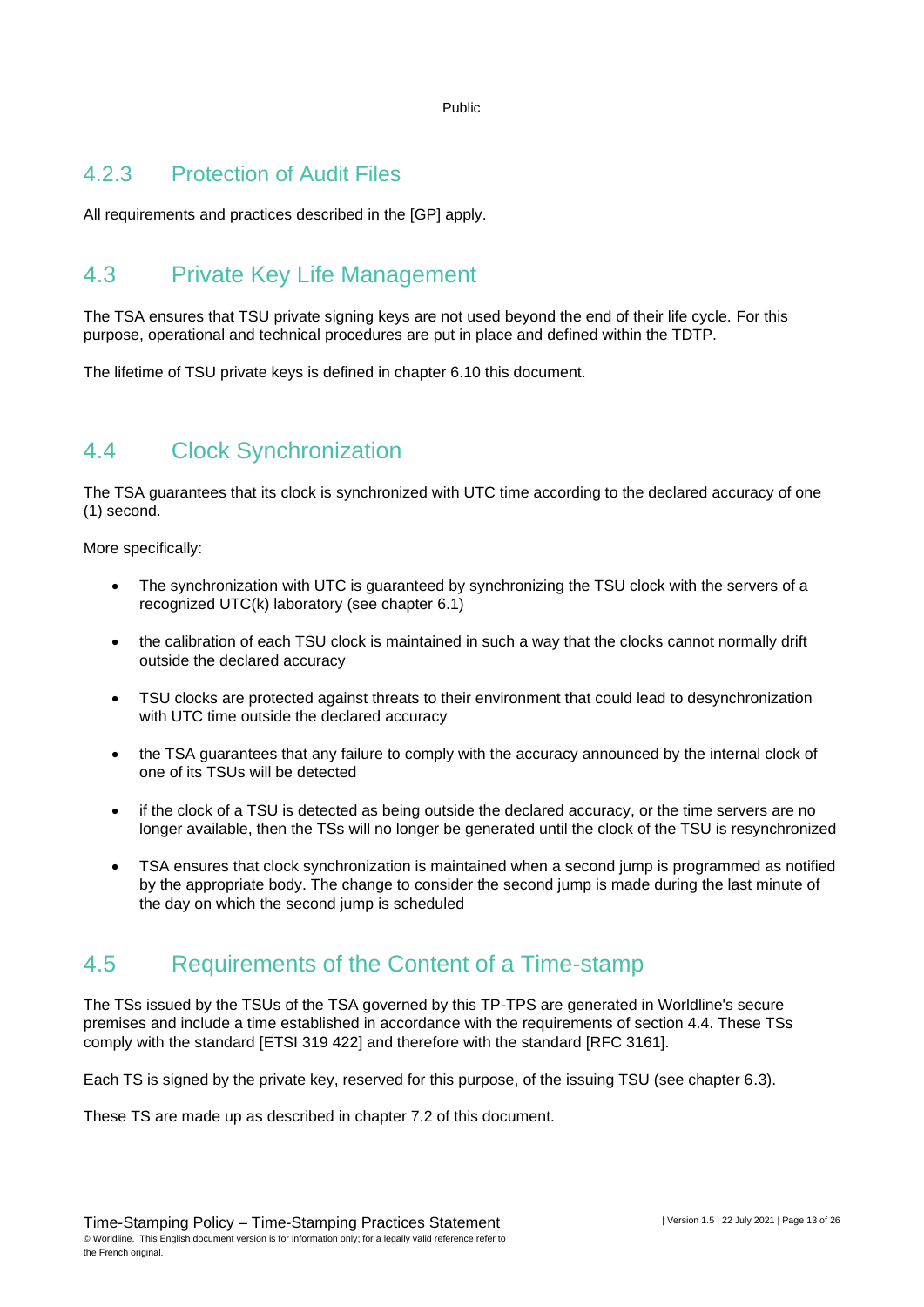### <span id="page-13-0"></span>4.6 Compromise of the Time-Stamping Authority

In the case of events that affect the security of the TSS or the TSs issued or in the case of events that are likely to do so, the TSA ensures that appropriate information is made available to Subscribers and Users.

These events include, in particular:

- the compromise, real or suspected, of the private key of a TSU having a Certificate issued by the TSA governed by this TP-TPS
- the prolonged loss of connection with time servers
- the detected loss of calibration of the clock of a TSU having a Certificate issued by the TSA governed by this TP-TPS

The [GP] defines the procedures and policies to be applied in the event of an incident.

In the event of compromise, suspected compromise, or erroneous TS issuance following a loss of calibration, the TSA will notify the Subscribers and Users affected, as well as the ANSSI. The TSU causing the compromise will be deactivated until the actual correction or lifting of the suspicion is corrected.

The TSP undertakes to notify the ANSSI within a maximum of 24 hours after becoming aware of any security breach or loss of integrity that has an important impact on the trusted service provided or the personal data provided therein preserved.

<span id="page-13-1"></span>The procedure to follow is in the [GP].

### 4.7 End of Activities

As defined in the [GP], a business termination plan is defined and maintained for the TSA. It will be applied when Worldline has to discontinue the TSS governed by this document. This plan enables the TSA to ensure that potential disruptions to Subscribers and TS Users are minimised following the cessation of TSS activity and in particular ensures the continuous maintenance of the information necessary to verify the accuracy of TS.

This plan includes the following points, among others:

- before terminating its TSS, the following procedures will be performed:
	- $\circ$  the TSA will make available to all its Subscribers and Users information concerning its end of activity
	- $\circ$  the TSA shall notify the contact point of the national supervisory body (ANSSI) directly and without delay of the cessation of activity
- when stopping its TSS, the following procedures will be performed:
	- o the TSA formalises the end of the contract with the Subscribers
	- o the TSA will request the revocation of all its Certificates
	- $\circ$  the TSU private keys will be destroyed in such a way that they cannot be recovered (see chapter 6.6)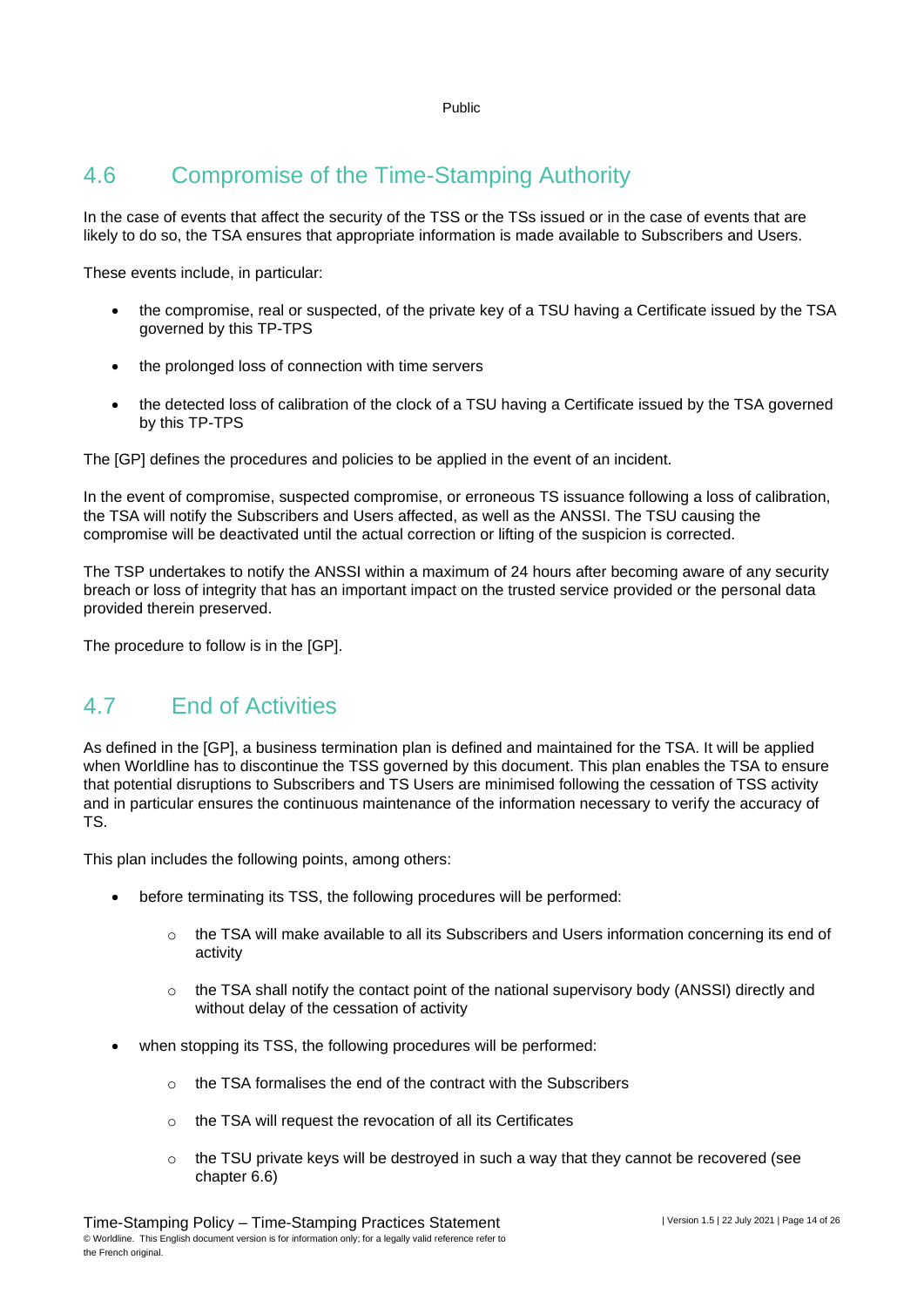- $\circ$  the TSA will revoke the authorisations given to potential subcontractors to act on its behalf in the performance of any functions relating to the TS generation process
- $\circ$  the TSA will transfer to Worldline France its obligations to maintain the audit files and records necessary to demonstrate its correct functioning for a period of at least ten (10) years from the effective end of its activity
- o the TSA will transfer to a Worldline France its obligations to make its public keys and Certificates available to Users for a minimum period of ten (10) years from the effective end of activity
- the TSA shall take the necessary measures to cover the expenses to fulfil the above requirements in the event that the TSA becomes bankrupt or for other reasons is unable to cover the expenses by itself

### <span id="page-14-0"></span>4.8 Revocation of a Time-Stamping Unit Certificate

#### 4.8.1 Reason for Revocation

The TSA may request the revocation of a TSU Certificate for the following reasons, among others:

- early end of life of the TSA or TSU
- compromise or suspicion of compromise of the TSU private key

All the reasons for a request to revoke a TSU Certificate are described in the [CP-CPS] of the Time-stamping CA issuing the relevant Certificate.

#### 4.8.2 Revocation Procedure

The procedure for revoking a Time-Stamping Unit Certificate of the TSP Mediacert is internal and is specified in the TDTP. This complies with the requirements described in [CP-CPS] of the Time-Stamping CA issuing the relevant Certificate.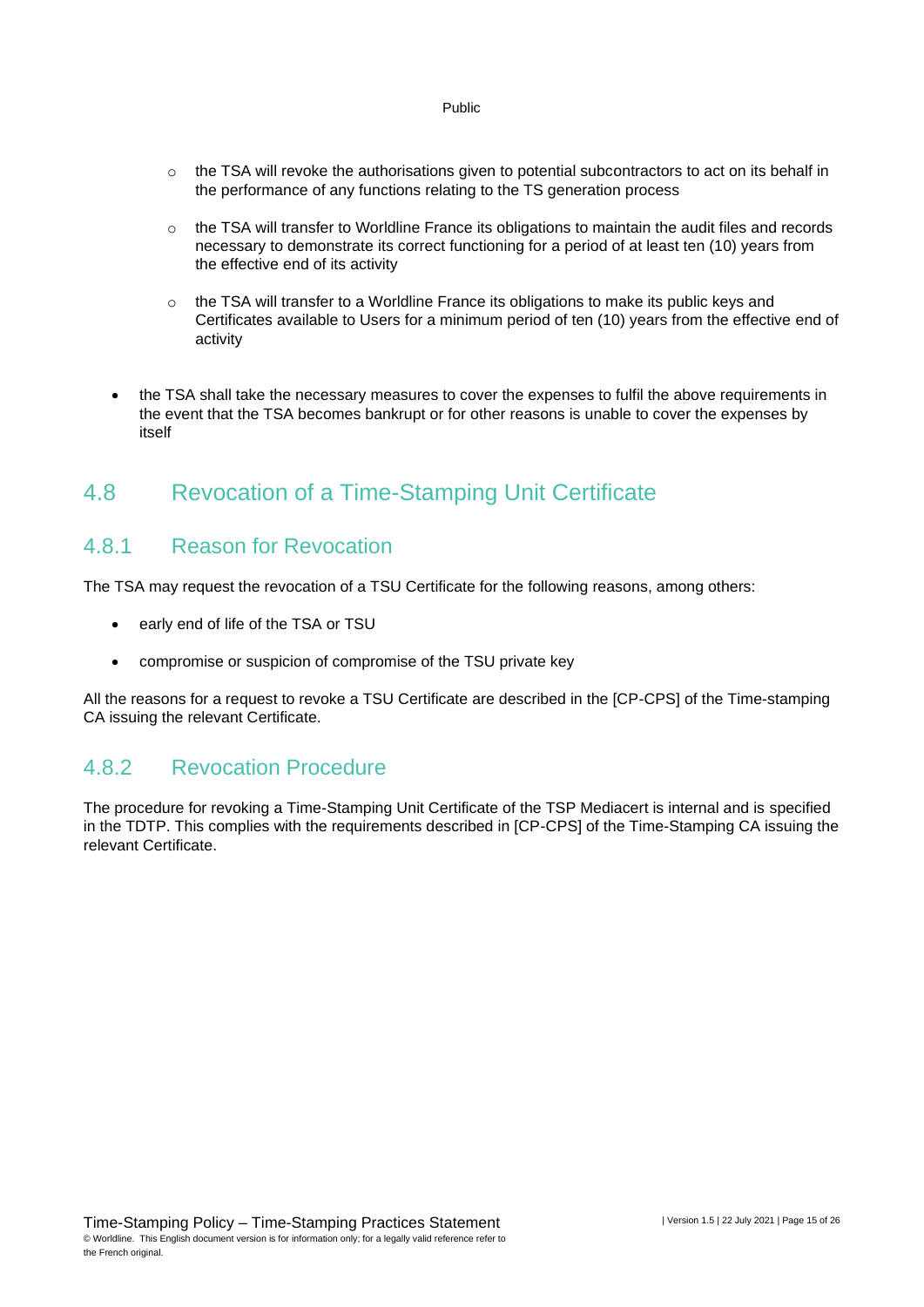## <span id="page-15-0"></span>5 Physical and Environmental, Procedural and Organisational Requirements

### <span id="page-15-1"></span>5.1 Physical and Environmental Requirements

### 5.1.1 Geographical Location and Site Construction

This document does not add any information with respect to the [GP].

#### 5.1.2 Physical Access

All requirements and practices described in the [GP] apply.

In particular, the critical systems of the Time-Stamping Service, in particular the TSUs, are operated in a secure area (see [GP]) used by all TSP Mediacert Trust Services.

Indeed, access control measures are put in place to physically protect the HSMs of the TSA from unauthorised access, in particular:

- within the secure environment where they are stored
- during their possible temporary storage before production

This secure environment physically and logically protects TSS systems and data against unauthorized access that could lead to compromise.

In particular, the following measures are in place:

- each entry and exit from the secure area is traceable
- the entry and exit of the zone are subject to independent supervision
- any person with non-permanent access is monitored by a person in a trusted role in all secure areas

Only personnel in a trusted role are authorized to access secure areas.

#### 5.1.3 Power Supply and Air Conditioning

This document does not add any information with respect to the [GP].

#### 5.1.4 Vulnerability to Water Damage

This document does not add any information with respect to the [GP].

#### 5.1.5 Fire Prevention and Protection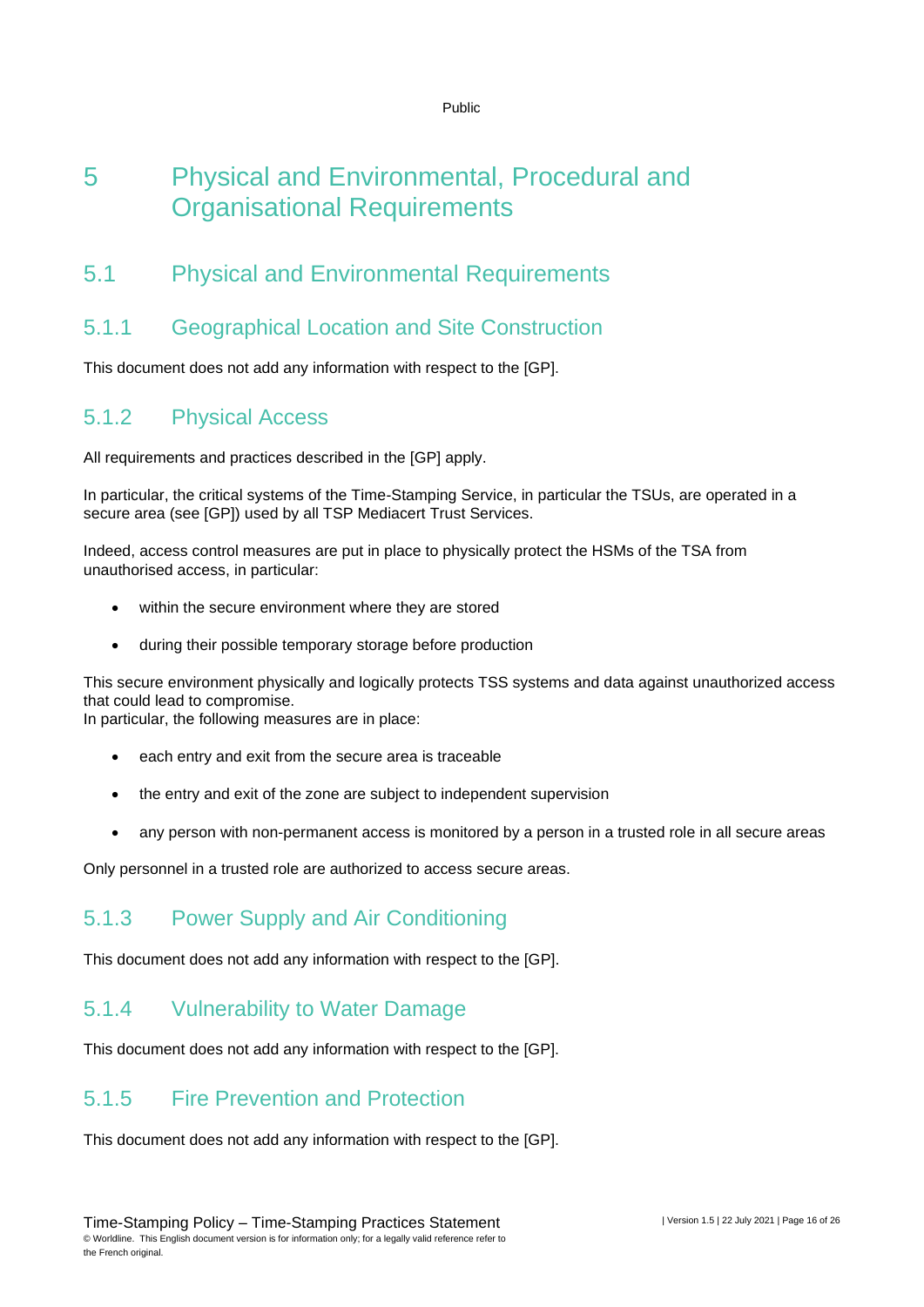### 5.1.6 Conservation of the Data Storage Media

This document does not add any information with respect to the [GP].

### 5.1.7 Decommissioning of Data Storage Media

All requirements and practices described in the [GP] apply. In particular, in the event of deactivation of an HSM, the TSU keys are deleted beforehand using the "zeroization" functions of the HSM.

Equipment, data, media and software operated in the secure area may not be removed from the site without authorization.

### 5.1.8 Off-site Backups

<span id="page-16-0"></span>This document does not add any information with respect to the [GP].

### 5.2 Procedural Requirements

#### 5.2.1 Trusted Roles

This document does not add any information with respect to the [GP].

### 5.2.2 Number of People Required per Task

This document does not add any information with respect to the [GP].

### 5.2.3 Identification and Authentication for Each Role

This document does not add any information with respect to the [GP].

### 5.2.4 Roles Requiring Segregation of Duties

This document does not add any information with respect to the [GP].

#### 5.2.5 Operational Management

The TSA ensures that the components of the Time Stamping System are safe and properly operated, with a minimal risk of failure. In addition, the TSA is setting up a quality and security management system for the information system within the scope of the timestamping service.

#### 5.2.5.1 Data and Software Exchange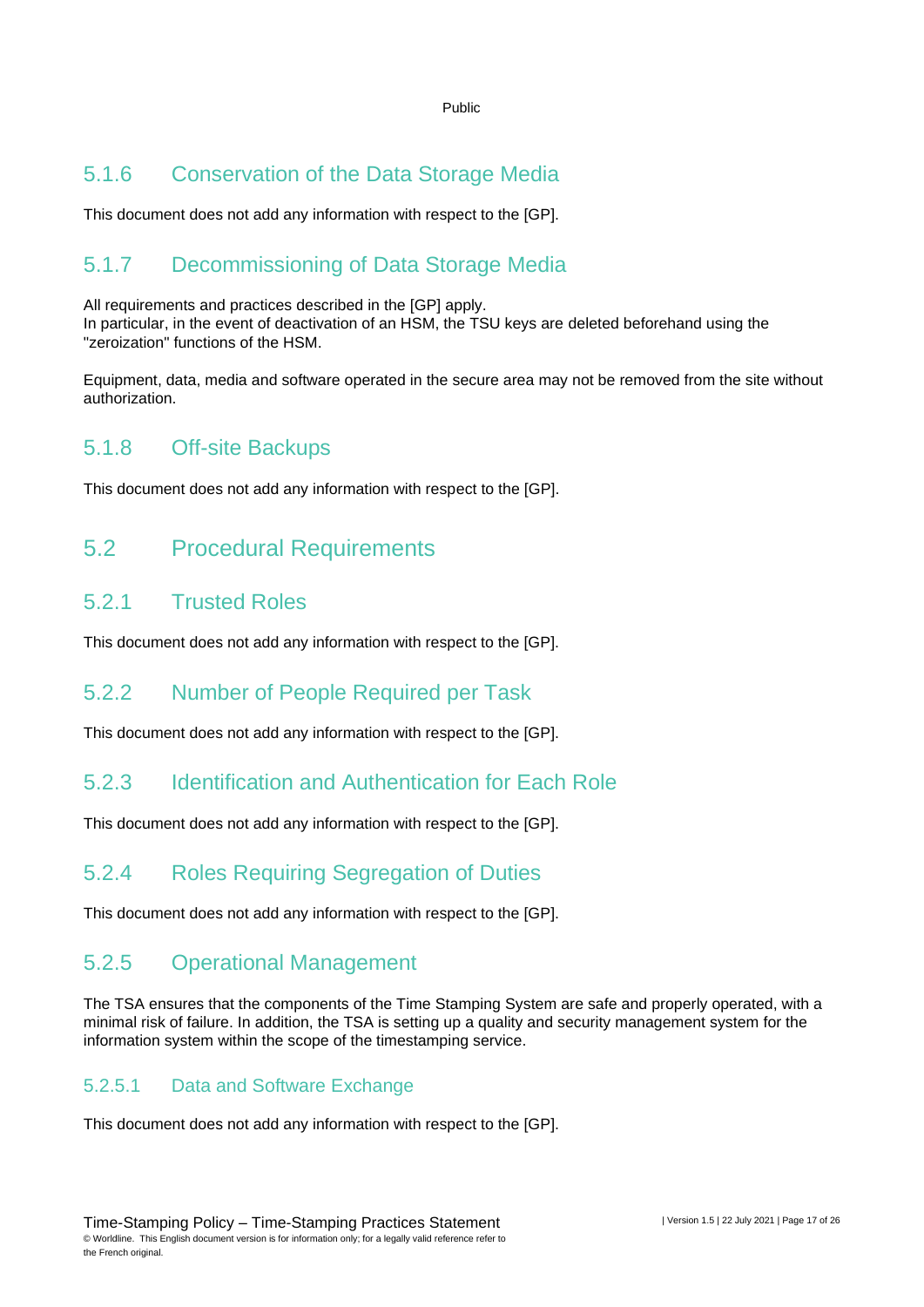#### 5.2.5.2 Technical Security Measures Specific to Computer Systems

This document does not add any information with respect to the [GP].

#### 5.2.5.3 Network Security Measures

This document does not add any information with respect to the [GP].

#### 5.2.5.4 Handling and Security of the Data Storage Media

All requirements and practices described in the [GP] apply.

In particular, with regard to the management and conservation of media, the TSA ensures the monitoring and security of HSMs protecting the keys of TSU throughout their life cycle in particular, the TSA, through organisational security measures, ensures that the HSMs could not be altered:

- during their transport
- during their temporary storage before installation on the secure production site

#### 5.2.5.5 System Planning

All requirements and practices described in the [GP] apply.

In particular, the TSA monitors its ability to process the volume of requests and makes projections to ensure an adequate scale-up of the service.

#### 5.2.5.6 System Qualification

The Time-Stamping Unit linking the date and time to the time-stamped data is composed of:

- a Time-stamping application
- an HSM in accordance with Chapter 6.2

The TSA certifies its TSS to ensure an adequate level of safety.

#### 5.2.5.7 Incident Reporting and Response

This document does not add any information with respect to the [GP].

#### 5.2.6 Access management to the Time-Stamping System

All requirements of the [GP] apply. In particular, the TSA shall configure the systems operating the TSUs so that all accounts, applications, services, protocols and ports not required for the Time-Stamp Services are deleted or disabled.

#### 5.2.7 Deployment and maintenance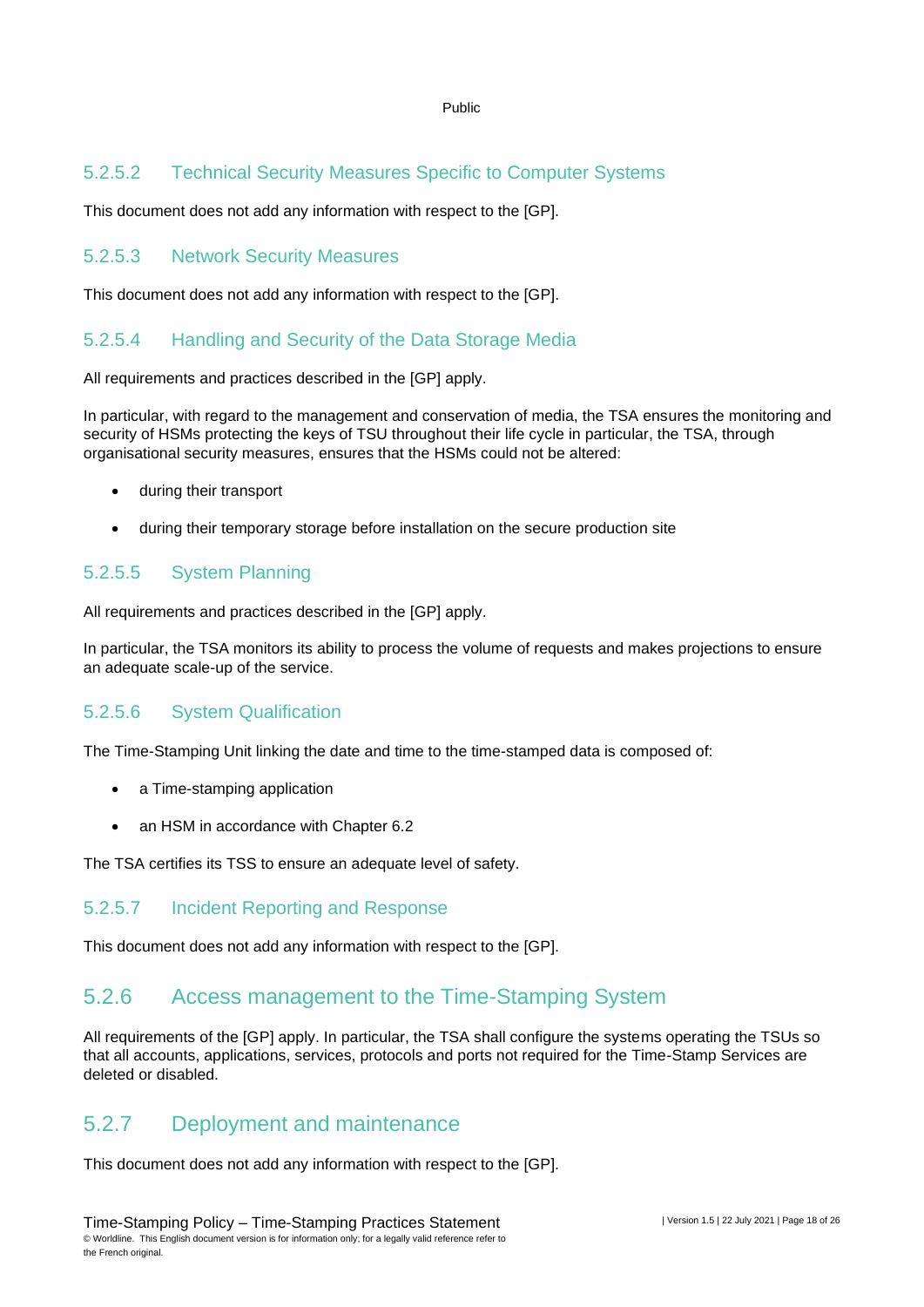### <span id="page-18-0"></span>5.3 Organizational Requirements

### 5.3.1 Required Qualifications, Skills and Authorizations

All requirements of the [GP] are applicable. In particular, the TSA employs a sufficient number of staff to operate its trusted Time-Stamping Service. The staff shall have the technical skills, experience and training necessary to carry out the tasks necessary for the operation of the TSA.

### 5.3.2 Background Check Procedures

This document does not add any information with respect to the [GP].

### 5.3.3 Initial Training Requirements

This document does not add any information with respect to the [GP].

### 5.3.4 Continuing Education Requirements and Frequencies

This document does not add any information with respect to the [GP].

#### 5.3.5 Frequency and Sequence of Rotation Between Different Allocations

This document does not add any information with respect to the [GP].

### 5.3.6 Sanctions in the Event of Unauthorized Actions

This document does not add any information with respect to the [GP].

### 5.3.7 Requirements for the Staff of External Service Providers

This document does not add any information with respect to the [GP].

### 5.3.8 Documentation Provided to Staff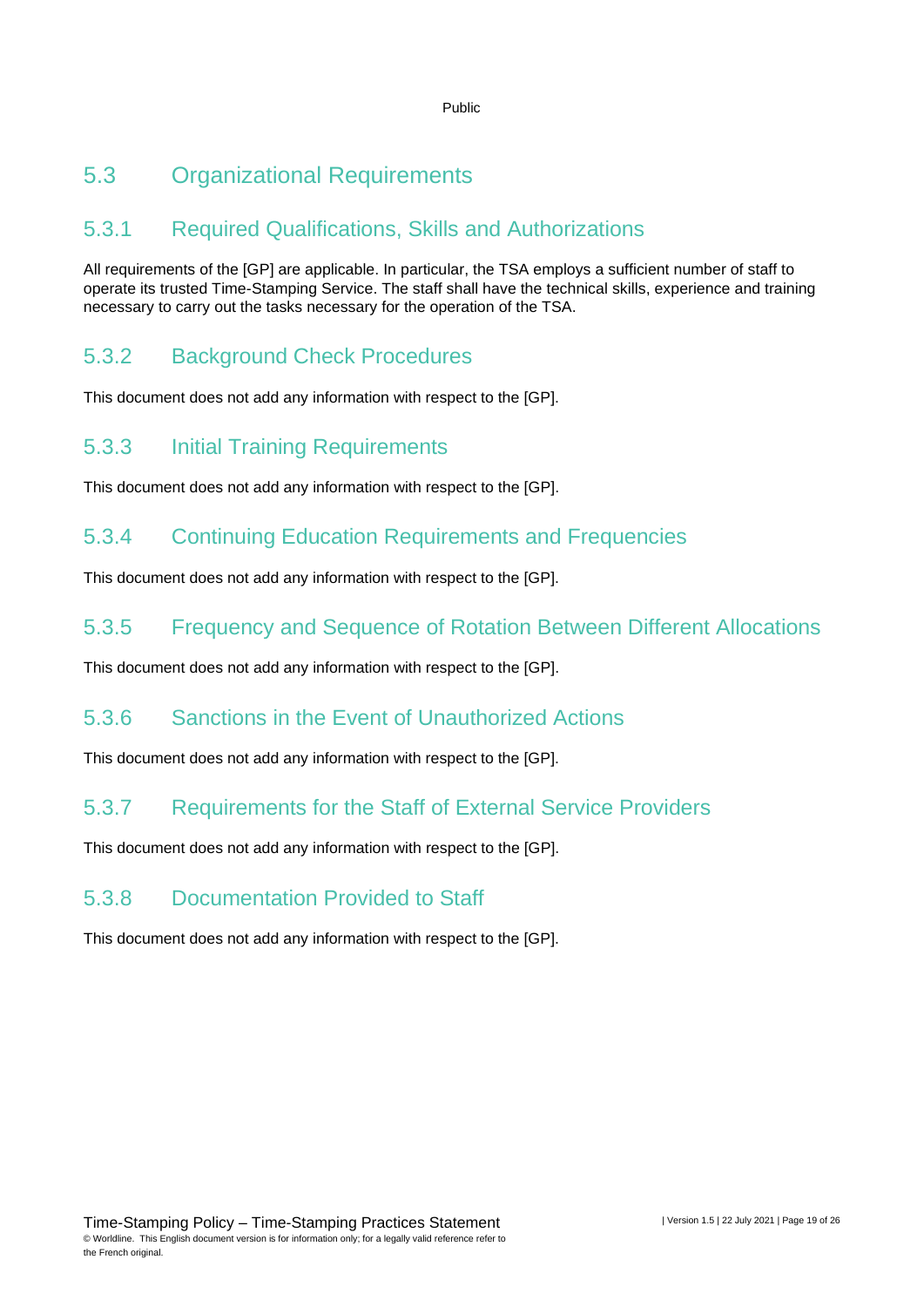# <span id="page-19-0"></span>6 Technical Safety Requirements

### <span id="page-19-1"></span>6.1 Time Accuracy

TSA guarantees that the TSs generated by its TSUs have a maximum time difference of one (1) second compared to the time provided by the UTC(k) laboratory [ ]. This accuracy is obtained by synchronizing and controlling the clocks of the TSUs based on two different time sources, including at least one UTC(k) reference.

### <span id="page-19-2"></span>6.2 Key Generation

The conditions for generating TSU Key pairs are defined in the [GP]. In particular, the TSU keys are generated on Mediacert TSP's premises by at least two (2) authorized persons in a trusted role. As indicated in the general policy, TSU keys are generated in an HSM. This HSM is the subject of:

- compliance with common criteria at an EAL4 level or higher
- a qualification at the level reinforced by ANSSI

Each TSU has only one active private key at a time. The renewal of the Certificate without renewal of the Key pair is not authorized by this TP-TPS. TSU keys are only used in HSMs that have been used for their generation (see chapter 6.5).

### <span id="page-19-3"></span>6.3 Certification of the Keys of the Time-Stamping Unit

The TSU Certificates governed by this TP-TPS are generated by the Time-Stamping CA in accordance with the requirements defined in the associated [CP-CPS]. The TSA also complies with its obligations, as defined in the corresponding [CP-CPS].

When a TSU Certificate is issued by the Time-Stamping CA, the TSA checks the entire chain of the Certificate and in particular:

- that the Certificate is issued by the required CA
- that it complies with the expected template

The TSA ensures that the TSU can only be operational once these checks have been successfully completed. Under no circumstances will a TSU be able to generate TSs before the verification, installation and publication of its certificate.

### <span id="page-19-4"></span>6.4 Protection of the keys of the Time-Stamping Units

<span id="page-19-5"></span>This document does not add any information with respect to the [GP].

### 6.5 Backup Requirements for Keys of Time-Stamping Units

This document does not add information to the [PG].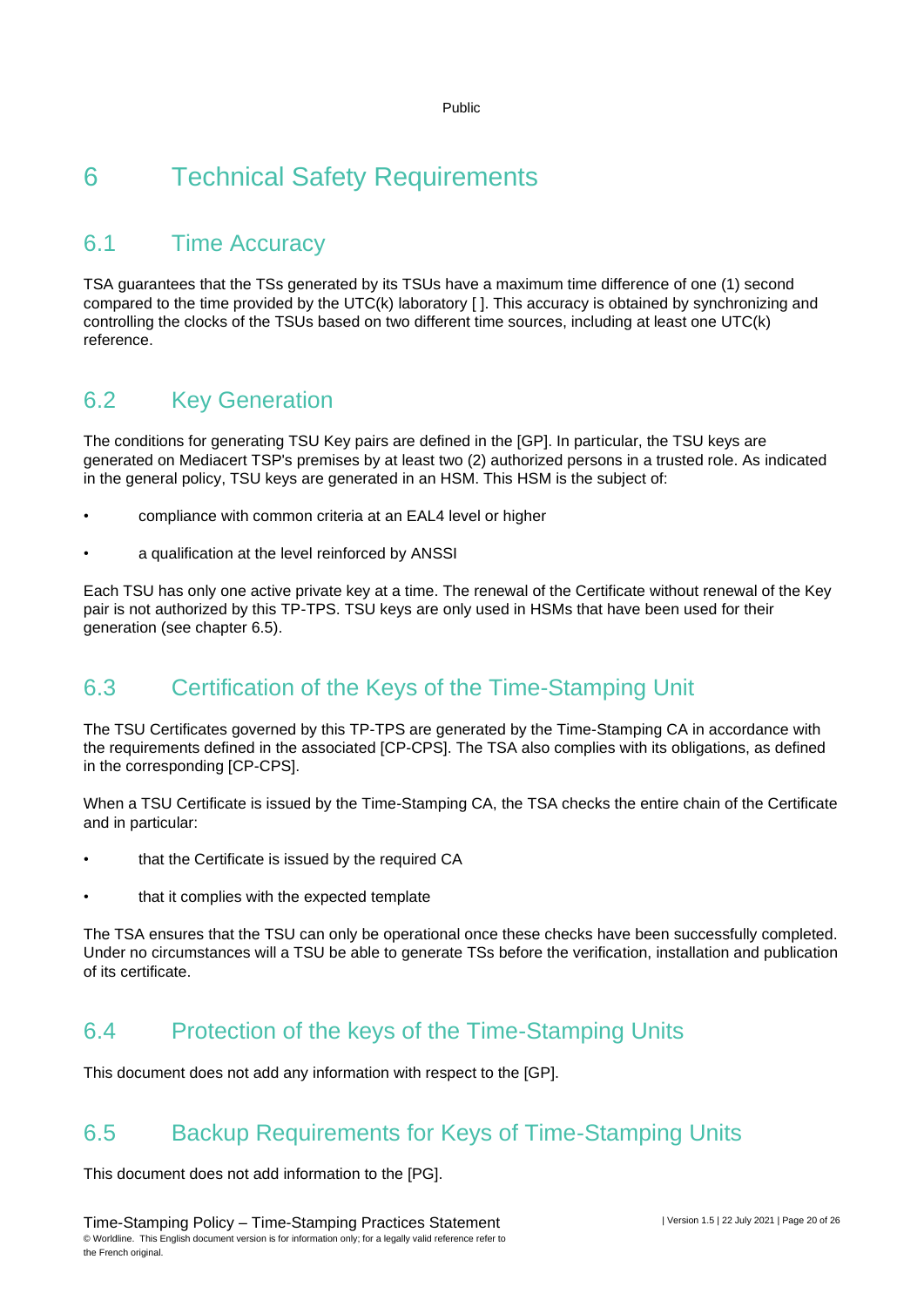### <span id="page-20-0"></span>6.6 Destruction of the Keys of the Time-Stamping Units

Since the private key of the TSU is not backed up (see chapter 6.5), the destruction of the instance of the key present in the HSM, via the functionalities of the latter, allows its permanent destruction.

### <span id="page-20-1"></span>6.7 Mandatory Algorithms

The TSA accepts algorithms for the calculation of digital digests by Subscribers that are compatible with the best practices and recommendations of ANSSI and the standard [ETSI 119 312]. Here is the list:

- SHA-256
- SHA-512

The size of the Key pairs and the algorithms used by the TSUs used to sign the TSs comply with the requirements [ETSI 119 312]:

| <b>Algorithm</b> | <b>Hash function</b> | Size (bits) |
|------------------|----------------------|-------------|
| <b>RSA</b>       | <b>SHA-256</b>       | 2048        |

<span id="page-20-2"></span>TSP Mediacert is authorized to develop these algorithms according to the state of the art of cryptanalysis and ANSSI's recommendations.

### 6.8 Checking Time-stamps

The TSA ensures that Users have access to the information necessary to verify the digital signature of TS. TSU Certificates are attached to the TSs and available on the Trust Service Provider Mediacert institutional website (in accordance with the [CP-CPS]).

### <span id="page-20-3"></span>6.9 Period of Validity of the Public Key Certificates of the Time-Stamping Units

TSU public key Certificates have a lifetime of three (3) years. The TSA ensures that the lifetime of these Certificates complies with the algorithm and associated key size used in accordance with [ETSI 119 312] and ANSSI recommendations.

### <span id="page-20-4"></span>6.10 Useful Life of the Private Keys of the Time-Stamping Units

The useful life of TSU private keys is less than the life of the associated Certificate (see chapter 6.9). The period of use of TSU private keys is limited in practice to one (1) year in order to facilitate the verification of Time-stamp tokens through an appropriate period of validity of the Certificate (see chapter 6.9). The TSS automatically rejects any TS request if the validity limit of the private key is exceeded.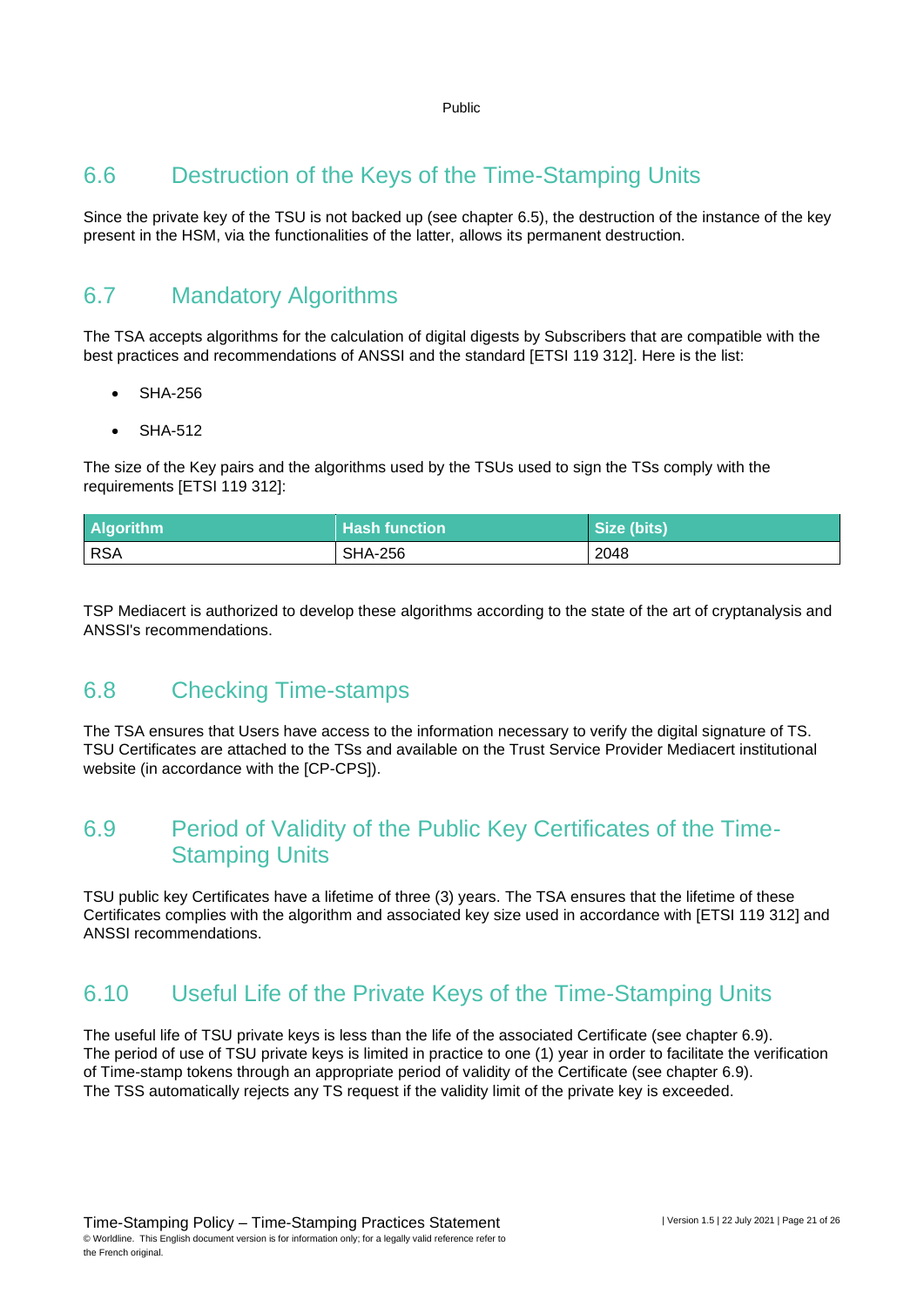# <span id="page-21-0"></span>7 Profile of Certificates and Time-stamps

### <span id="page-21-1"></span>7.1 Certificate of Time-Stamping Unit

Information about the profile of TSU Certificates is available in the [CP-CPS]. These Certificates are issued by a dedicated CA operated by Mediacert TSP in accordance with the [ETSI 319 411-2] standard at the QCP level.

### <span id="page-21-2"></span>7.2 Time Stamps

| <b>Field</b>    | <b>Description</b>                                                            | <b>Value</b>                                  |
|-----------------|-------------------------------------------------------------------------------|-----------------------------------------------|
| <b>Version</b>  | Format version                                                                |                                               |
| <b>Policy</b>   | OID of the TP-TPS applied                                                     | 1.2.250.1.111.20.2.1                          |
| messageImprint  | OID of the hash algorithm of the data to be<br>time-stamped                   | Same as the values included in the<br>request |
| serialNumber    | Unique identifier of the TS. This identifier<br>can be a maximum of 160 bits. | Generated by the TSU                          |
| genTime         | Time at the time of TS generation,<br>synchronized with UTC time              | TSU time at time of generation                |
| <b>Accuracy</b> | Declared accuracy of the TS in accordance<br>with the TP-TPS applied          | 1 second                                      |
| <b>Ordering</b> | Scheduling information                                                        | False                                         |
| <b>Nonce</b>    | Anti-replay data                                                              | Same as in the application (if<br>present)    |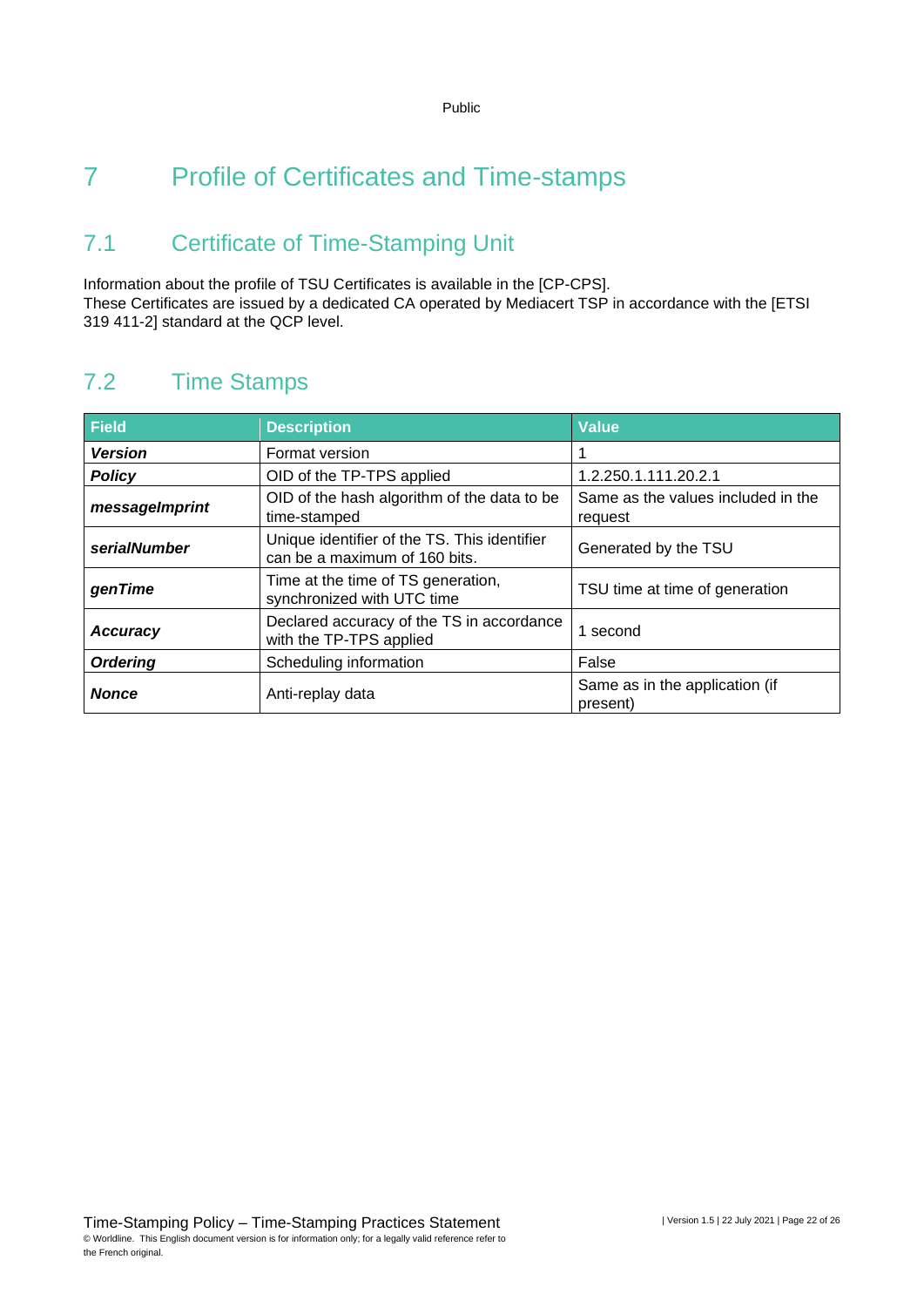# <span id="page-22-0"></span>8 Compliance Audit and other Evaluations

### <span id="page-22-1"></span>8.1 Frequency and/or Circumstances of Evaluations

Worldline France, as part of the TSS's qualification, conducts an external certification audit of the TSA to the [ETSI 319 421] standard every two (2) years by an accredited organization.

<span id="page-22-2"></span>In addition, Worldline France carries out a surveillance audit (internal or external) between two (2) external audits of Certification to the standard [ETSI 319 421].

### 8.2 Identities/Qualifications of Evaluators

#### 8.2.1 Certification Audit

This document does not add any information with respect to the [GP].

#### 8.2.2 Surveillance Audit

<span id="page-22-3"></span>This document does not add any information with respect to the [GP].

### 8.3 Relations between Evaluators and evaluated Entities

#### 8.3.1 Certification Audit

This document does not add any information with respect to the [GP].

#### 8.3.2 Surveillance Audit

<span id="page-22-4"></span>This document does not add any information with respect to the [GP].

### 8.4 Topics covered by the Evaluations

<span id="page-22-5"></span>This document does not add any information with respect to the [GP].

### 8.5 Actions taken in Response to Evaluation Findings

<span id="page-22-6"></span>This document does not add any information with respect to the [GP].

### 8.6 Communication of Results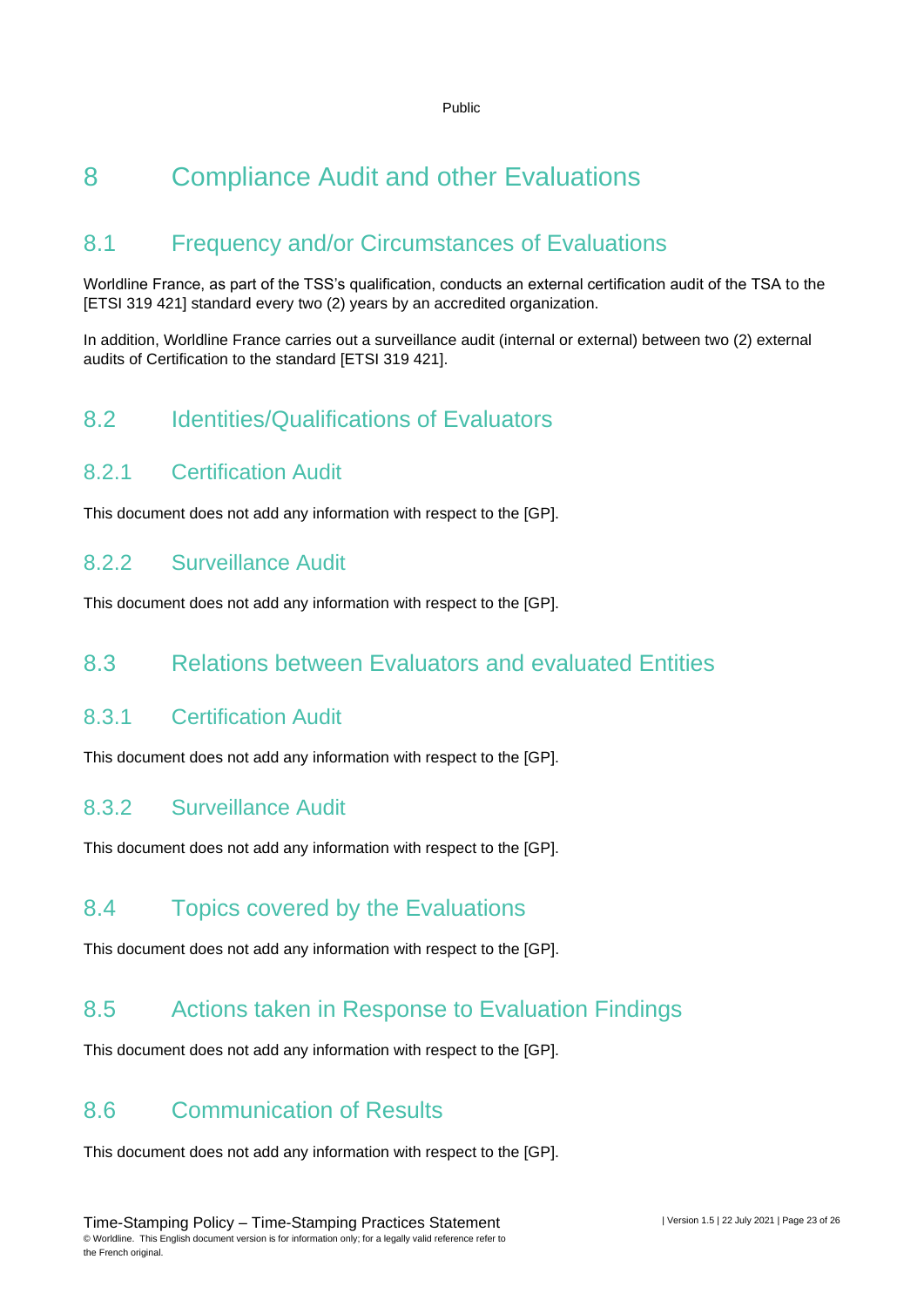# <span id="page-23-0"></span>9 Appendices

### <span id="page-23-1"></span>9.1 Regulations

| <b>Reference</b> | <b>Description</b>                                                                                                                                                                                                                    |
|------------------|---------------------------------------------------------------------------------------------------------------------------------------------------------------------------------------------------------------------------------------|
| [CNIL]           | Law n°78-17 of 6 January 1978 relating to data processing, files and<br>freedoms, amended by law n°2004-801 of 6 August 2004                                                                                                          |
| [EIDAS]          | REGULATION (EU) No 910 OF THE EUROPEAN PARLIAMENT AND OF<br>THE COUNCIL of 23 July 2014 on electronic identification and trusted<br>services for electronic transactions in the internal market and repealing<br>Directive 1999/93/EC |
| [GDPR]           | Regulation (EU) 2016/679 of the European Parliament and of the Council of<br>27 April 2016 on the protection of individuals with regard to the processing<br>of personal data and on the free movement of such data                   |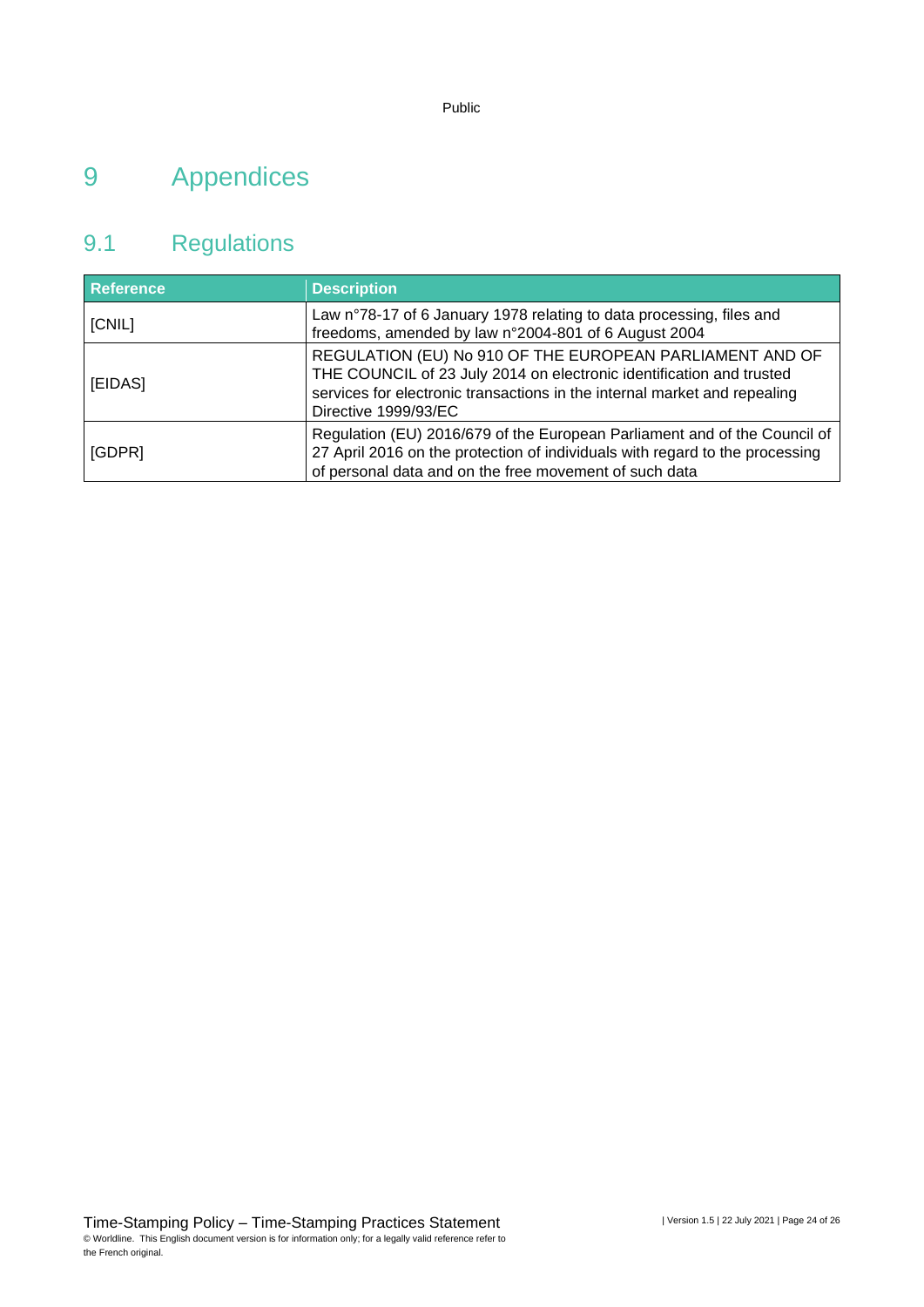### <span id="page-24-0"></span>9.2 Documentary References

### 9.2.1 Technical Regulations

| <b>Reference</b> | <b>Description</b>                                                                                                                                                                                                                                                      |
|------------------|-------------------------------------------------------------------------------------------------------------------------------------------------------------------------------------------------------------------------------------------------------------------------|
| [ETSI 119 312]   | ETSI TS 119 312 v1.3.1 (2019-02)<br>Electronic Signature and Infrastructures (ESI);<br><b>Cryptographic Suites</b>                                                                                                                                                      |
| [ETSI 319 401]   | ETSI EN 319 401 v2.3.1 (2021-05)<br>Electronic Signature and Infrastructures (ESI);<br><b>General Policy Requirements for Trust Service Providers</b>                                                                                                                   |
| [ETSI 319 421]   | ETSI EN 319 421 v1.1.1 (2016-03)<br>Electronic Signature and Infrastructures (ESI);<br>Policy and Security Requirements for Trust Service Providers issuing Time-<br><b>Stamps</b><br>OID: 0.4.0.2023.1.1                                                               |
| [ETSI 319 422]   | ETSI EN 319 422 v1.1.1 (2016-03)<br>Electronic Signature and Infrastructures (ESI);<br>Time-stamping protocol and time-stamp token profiles                                                                                                                             |
| [RFC 3161]       | Network Working Group - August 2001<br>Internet X.509 Public Key Infrastructure<br>Time-Stamp Protocol (TSP)                                                                                                                                                            |
| [RGS A5]         | Time-stamping Policy Type v3.0<br>General Safety Framework (GSR) version 2.0 - Appendix A5<br>Reference: RGS_v-2-0_A5                                                                                                                                                   |
| [QUALIF TSA]     | Qualified electronic timestamping services - Criteria for assessing<br>compliance with the eIDAS Regulation<br>Agence nationale de la sécurité des systèmes d'information (ANSSI)<br>Version 1.1 of January 3, 2017                                                     |
| [QUALIF TSP]     | Qualified trusted service providers - Criteria for assessing compliance with<br>the eIDAS Regulation<br>Agence nationale de la sécurité des systèmes d'information (ANSSI)<br>Version 1.2 of July 05, 2017                                                              |
| [ETSI 319 411-2] | ETSI EN 319 411-2 v2.3.1 (2021-05)<br>Electronic Signature and Infrastructures (ESI);<br>Policy and security requirements for Trust Service Providers issuing<br>certificates;<br>Part 2: Requirements for trust service providers issuing<br>EU qualified certificates |